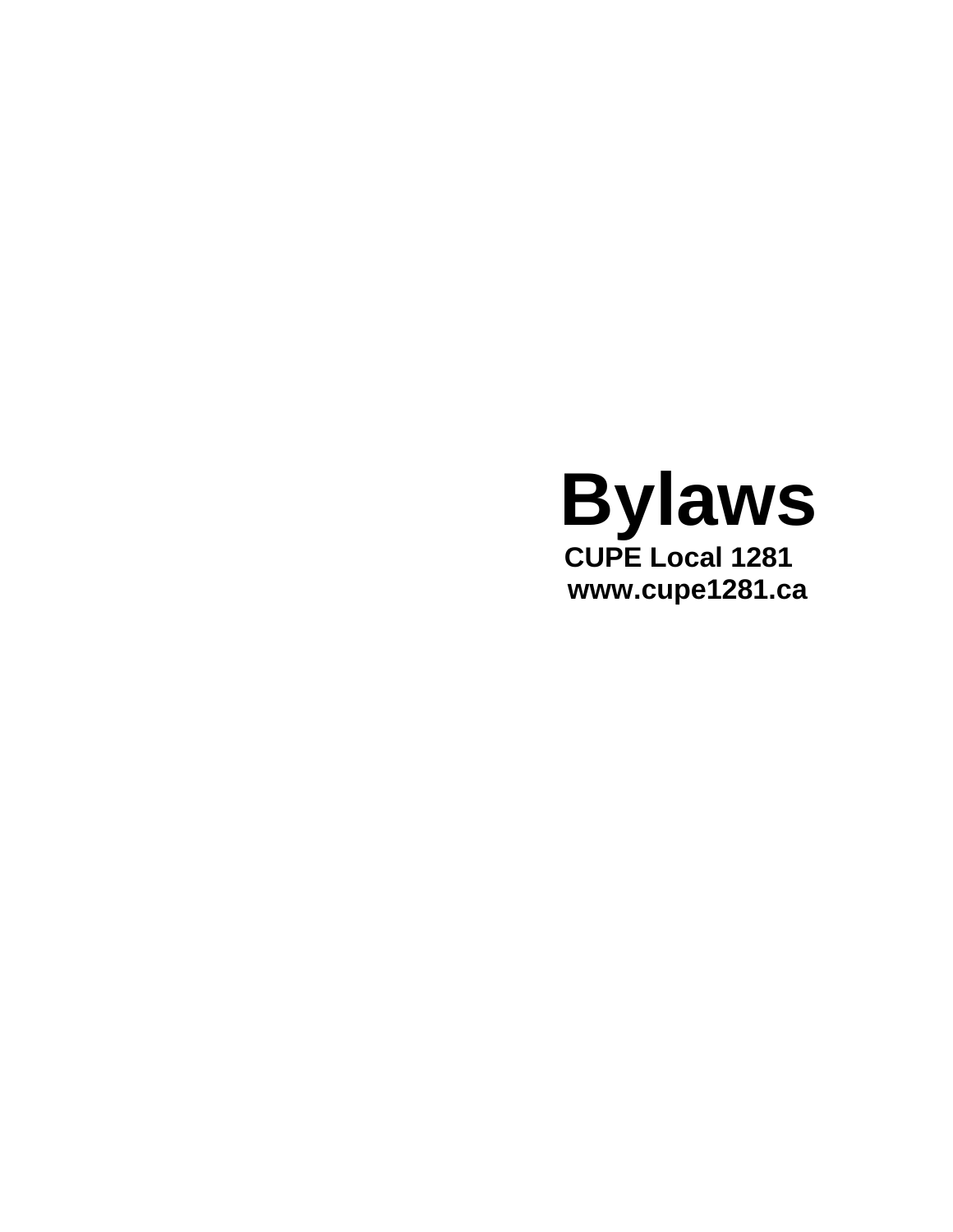# **TABLE OF CONTENTS**

- **Article I Name and Charter Article**
- **Article II Objectives**
- **Article III Jurisdiction and Membership**
- **Article IV Fees, Dues and Assessments**
- **Article V Governing Structure**
- **Article VI Convention**
- **Article VII Executive Board**
- **Article VIII Stewards' Council**
- **Article IX Sub-units of the Local**
- **Article X Committees**
- **Article XI Strikes**
- **Article XII Arbitration/Strike Fund**
- **Article XIII Charges**
- **Article XIV Rules of Order**
- **Article XV Standing Policies**
- **Article XVI Amendments of these Bylaws**
- **Appendix A Standing Policies**
- **Appendix B Mary-Jo Nadeau BDS Award**
- **Adopted: January 21, 1995**
- **Amended: July 1995, June 1998, June 2001, December 2004, July 2006, June 2008, June 2010, June 2012, June 2013, June 2014, July 2016, and June 2019**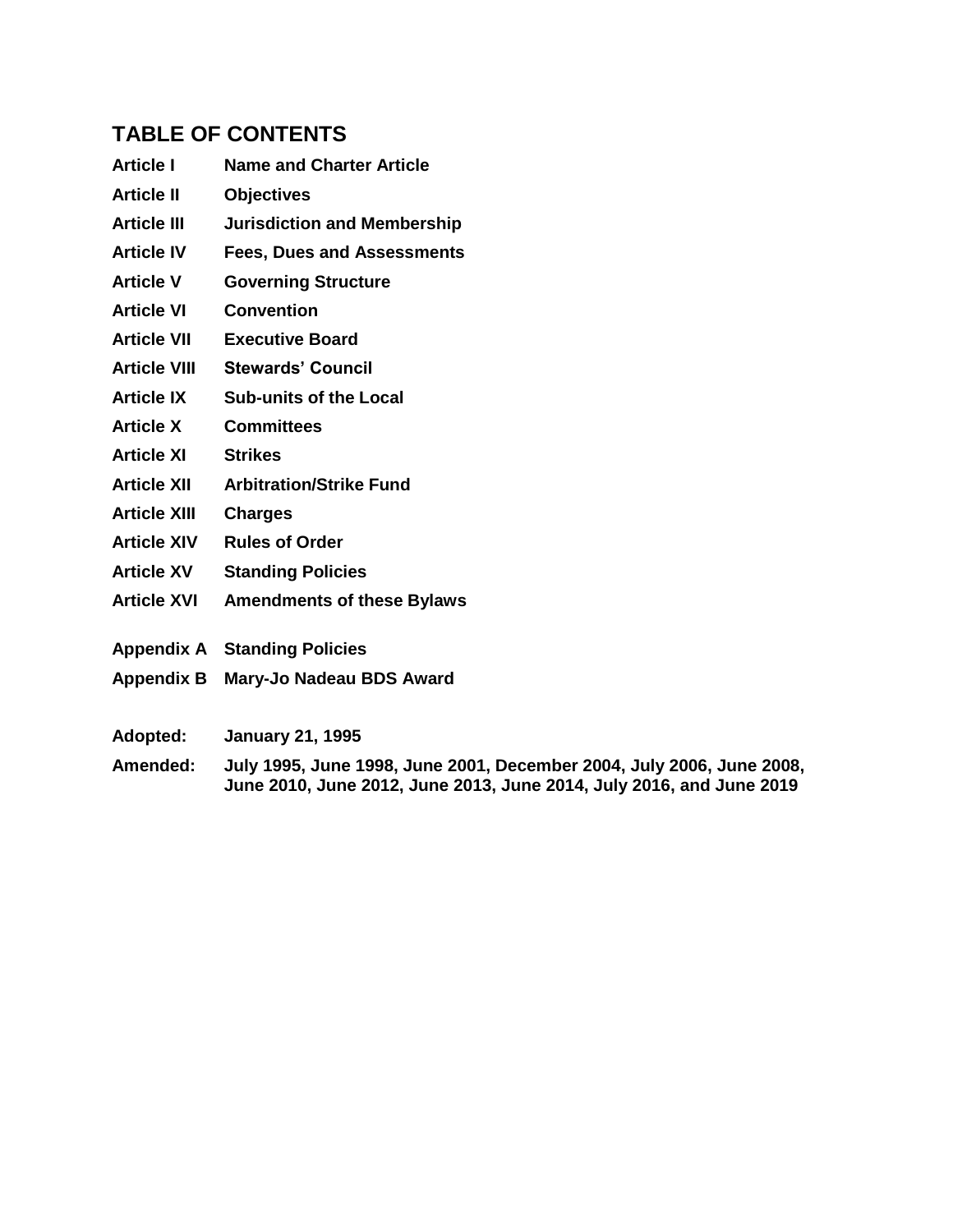# **ARTICLE I – NAME AND CHARTER**

This Local shall be known in the English language as "Canadian Union of Public Employees, Local 1281", and in the French language as "Syndicat Canadien de la fonction publique, section locale 1281", and shall hereinafter be referred to as "the Local". The Local is a chartered local of the Canadian Union of Public Employees/Syndicat Canadien de la fonction publique, hereinafter referred to as "the Union". As a local of the Union, all bylaws and/or rules contained herein shall be in accordance with the Constitution of the Union. Where a conflict arises between these bylaws and the Constitution of the Union, the Constitution shall prevail. Where any Clause of these bylaws refers to an article of the Constitution, it shall be understood to refer to the Constitution of the Union. Where any clause of the Constitution of the Union is amended such that the numeration of the clause is also amended, any reference to that clause in these bylaws shall be deemed to be amended to reflect the change in numeration. For the purposes of interpretation of these bylaws, the term "Convention" shall be deemed to be the equivalent of "general meeting", where such term appears in the Constitution.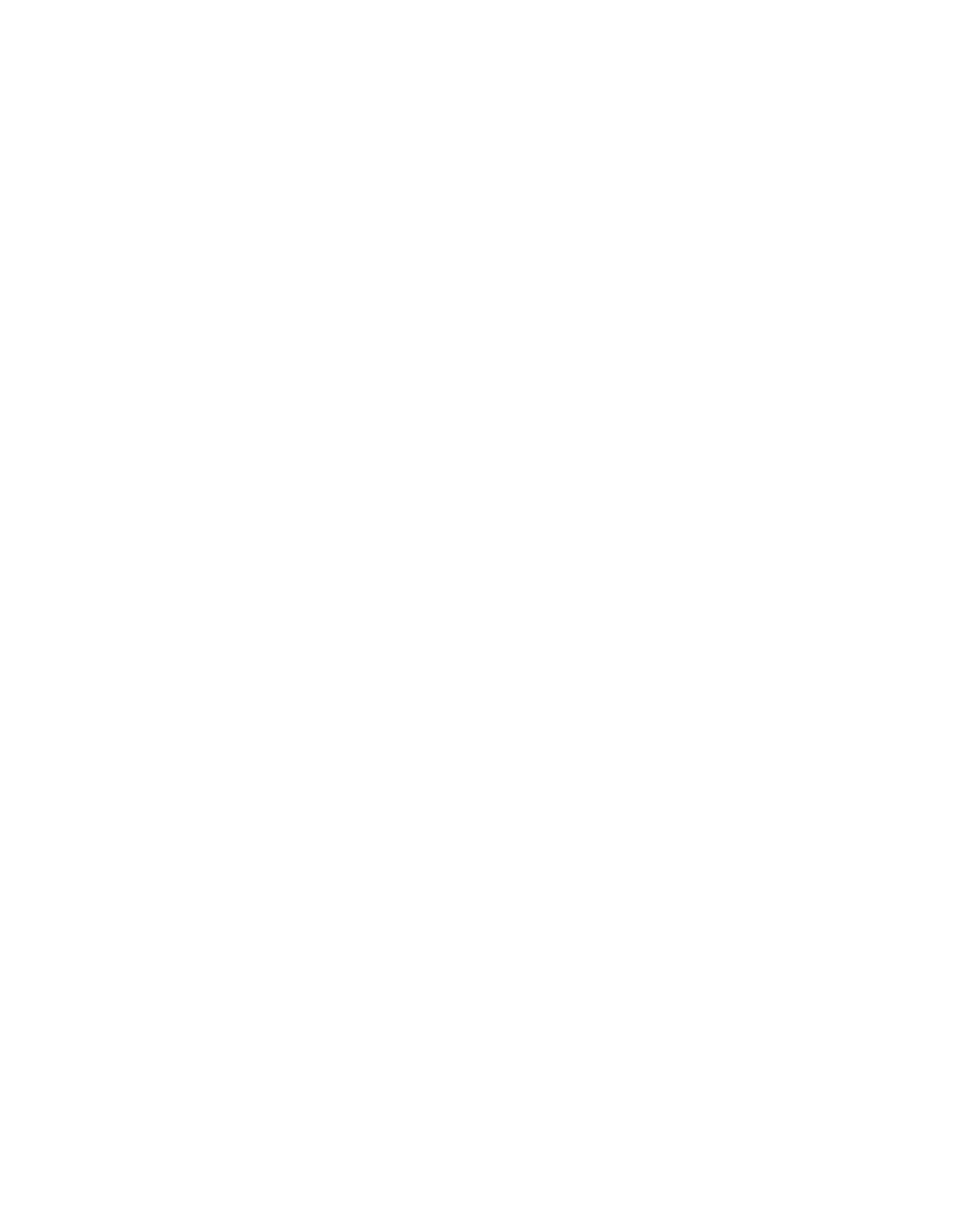# **ARTICLE II – OBJECTIVES**

- a. The objectives of the Local are as set out in the Constitution of the Union, as such objectives are applicable to the Local, and:
- b. To promote and protect the interests of the members of the Local, and to improve their working conditions and working lives;
- c. To regulate relations between the members of the Local and their Employers by means of collective bargaining, joint consultation, and worker participation;
- d. Democratically to participate in, and influence, all possible activities of the Union, including decision-making, campaigns, strike support, etc.;
- e. To participate in the eradication from our society of all barriers placed before individuals and/or communities based on age; race; creed; colour; place of origin; ethnic origin; citizenship; ancestry; native language; political or religious affiliation, beliefs, or activities; sex; gender; sexual orientation, gender expression, and gender identity; marital status; family status; parental status; number of dependents; class; place of residence; record of offences except where such record relates to a bona fide qualification because of the nature of employment; Acquired Immune Deficiency Syndrome (AIDS), AIDS-related illnesses, AIDS-related Complex (ARC), or positive Human Immune Deficiency Virus (HIV) test; handicap or disability; union membership or activity; and/or the exercise of any of a member's rights; and
- f. To build a united movement of workers to fight for and defend human rights, safe working conditions and good jobs for all; and
- g. Generally to do all things necessary and/or reasonable in the promotion and attainment of the objectives of the Local as above.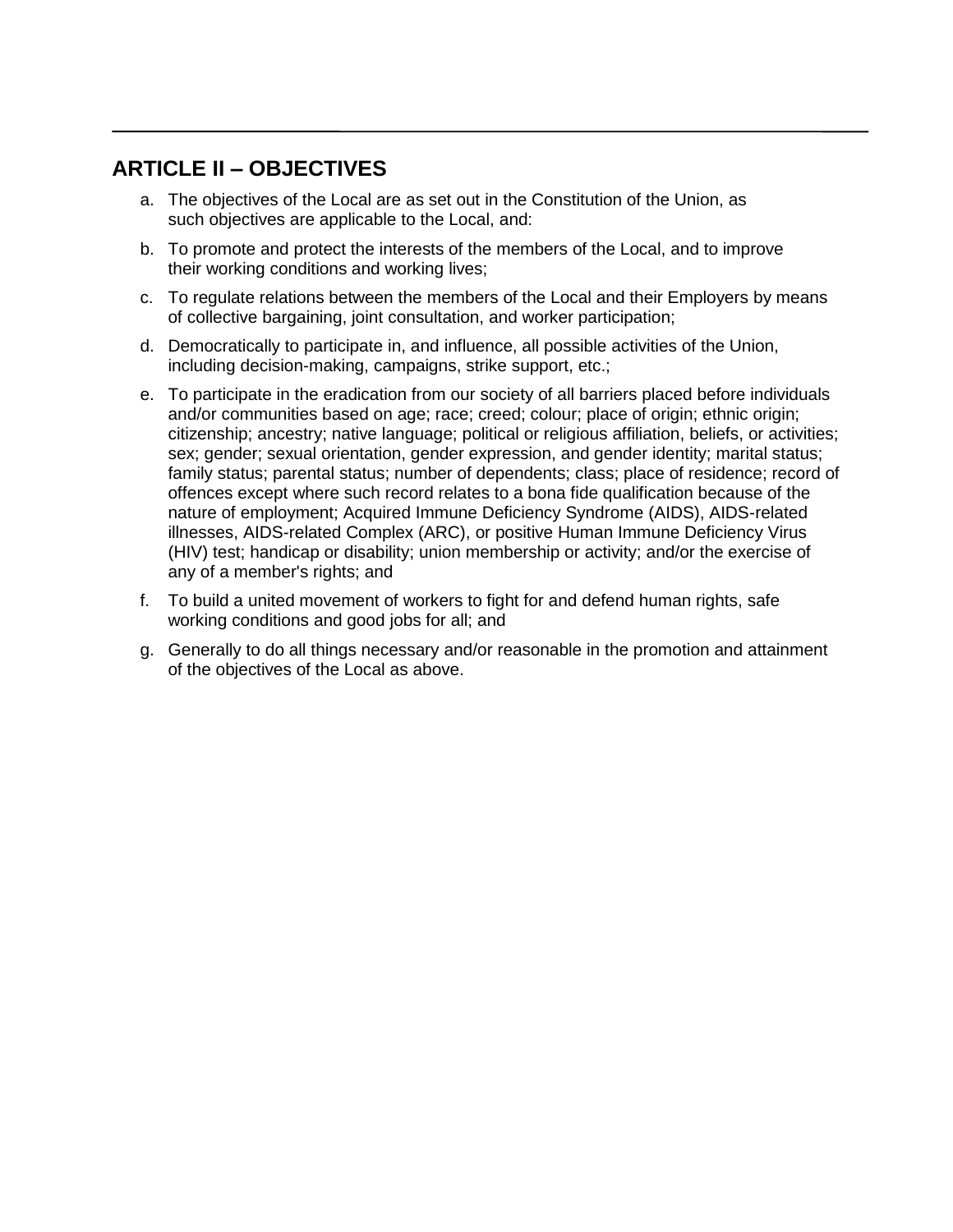# **ARTICLE III – JURISDICTION AND MEMBERSHIP**

# **1. Jurisdiction of the Local**

Any group of the following employees shall be eligible for membership in the Local:

- a. Employees of any membership-based organization of students, staff, or faculty of any post-secondary education institution in Canada;
- b. Employees of any membership-based organization dedicated to progressive social change or social welfare; or
- c. Employees of any membership-based organization dedicated to progressive or popular education; or
- d. Employees of any law firm that represents unions in Ontario, or employees within a local of a trade union/association that represents workers; or
- e. Employees of any non-profit organization run by a volunteer board, with a focus on art or workers and a social justice mandate.
- f. Employees of any workplace or areas of the economy that have a low rate of union density.
- g. Employees of any workplace or areas of the economy who have demonstrated an interest in unionization and who would benefit from being members of CUPE local 1281.

# **2. Eligibility for Membership**

Any individual described in Article 3.1 above may become a member of the Local, provided they:

- a. Applies for membership on the regular form provided for that purpose,
- b. Is accepted as a member in accordance with Article B.X of the Constitution, and
- c. such applicant for membership is employed in a bargaining unit for which the Union and the Local are the certified bargaining agent, or the applicant for membership is employed by an employer described in 3.1 above, the employees of whom have been approved in accordance with the Standing Policy on Organizing as a potential sub-unit in an organizing effort.

## **3. No Discrimination**

No person otherwise eligible for membership shall be excluded from membership, and no member shall be discriminated against in any way, because of age; race; creed; colour; place of origin; ethnic origin; citizenship; ancestry; native language; political or religious affiliation, beliefs, or activities; sex; gender; sexual orientation, gender expression, and gender identity; marital status; family status; parental status; number of dependents; class; place of residence; record of offences; Acquired Immune Deficiency Syndrome (AIDS), AIDS-related illnesses, AIDS-related Complex (ARC), or positive Human Immune Deficiency Virus (HIV) test; handicap or disability; union membership or activity; and/or the exercise of their rights under the Constitution and these Bylaws.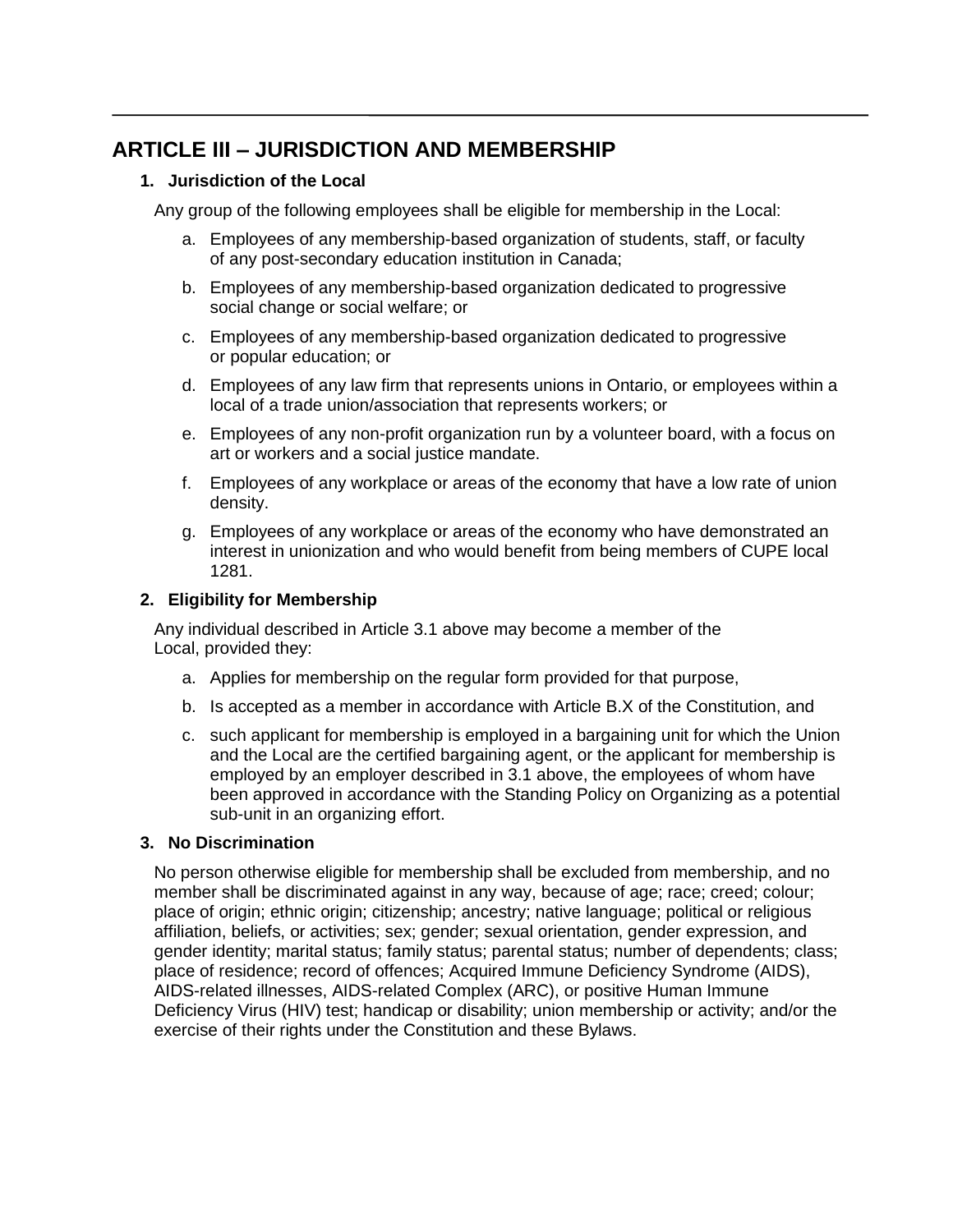## **4. Compliance with Fines, Suspensions, or Expulsion.**

No person otherwise eligible for membership in the Local shall be admitted to membership if they have been fined, suspended, or expelled by the Union or any Local of the Union until they have complied with the terms of such fine, suspension, or expulsion.

## **5. Rights of Membership**

- a. Any member shall have the right to inspect, and receive a copy of the Local's reports, including duly-approved minutes, financial statements, reports, and all other relevant documents to which they are entitled, excluding material related to grievances, arbitrations, discipline, settlement offers or any confidential document. The Executive Committee shall provide access in a reasonable period of time not to exceed thirty (30) days from the date of the request.
- b. The **Staff Representative(s)** employed by the Local shall normally represent members who file individual grievances; however, this shall not limit the right of the individual member in the exercise of any of their rights under the Collective Agreement to be represented in a grievance by another official of the Executive Committee or the sub-unit steward.
- c. Participation -- Every member in good standing shall have the right to attend and vote at all sub-unit membership meetings, and to participate in all schools, seminars, and other events sponsored by the Local. Each member in good standing shall have the right to observer status at all meetings of Stewards' Council and at meetings of the Executive Committee, provided that the meeting is not incamera.
- d. Notwithstanding the above, where a member wishes to attend a meeting of a governing body of which they are not a member, the Local shall have the right to rule that the member shall attend at their own expense.
- e. Notwithstanding the above, Stewards' Council and the Executive Officers shall have the right to conduct business in camera where confidential matters involving grievances or matters related to bargaining, organizing or otherwise deemed confidential.
- f. Every member in good standing shall have the right to become an officer of the Local in accordance to these by-laws, except for current members of an employer group of a sub-unit of the Local or current or past employer representatives who participate in an arbitration hearing or lockout against the Local.

## **6. Retention of Membership Rights**

a. Any member who is on a regular layoff (e.g. a "summer" layoff) or on an approved leave shall retain their membership rights for the period of the layoff or leave up to a maximum of twelve consecutive months, or until such time as their employment terminates.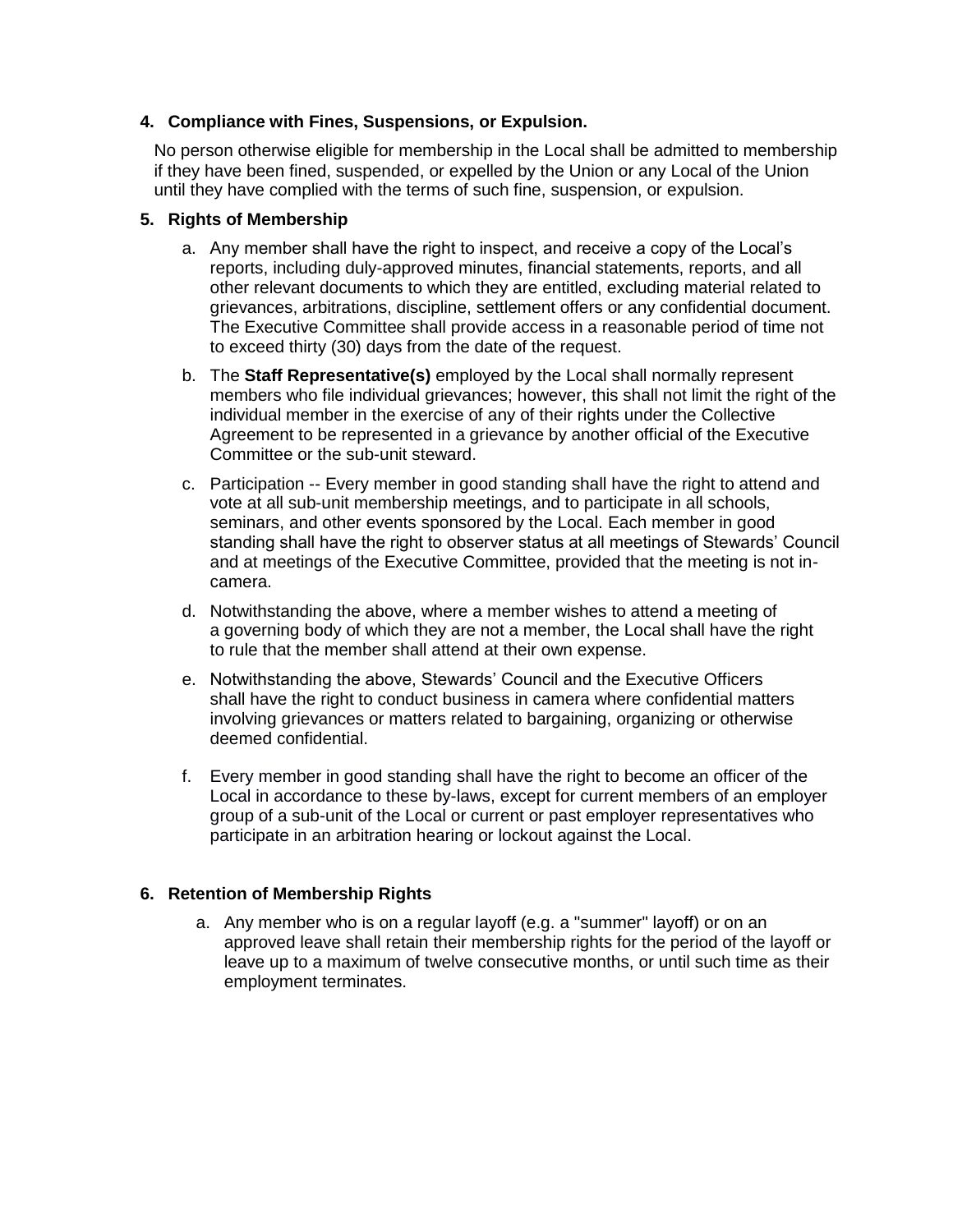b. Any member whose employment terminates may maintain their membership for a period of twelve (12) months from the date of termination, and shall be considered a member in good standing, with all rights and privileges except those restricted by Ontario Labour Law. In order for such a member to extend their membership, they must contact the Recording Secretary within four (4) months of their termination to request that their membership be maintained for the aforementioned twelve (12) month period.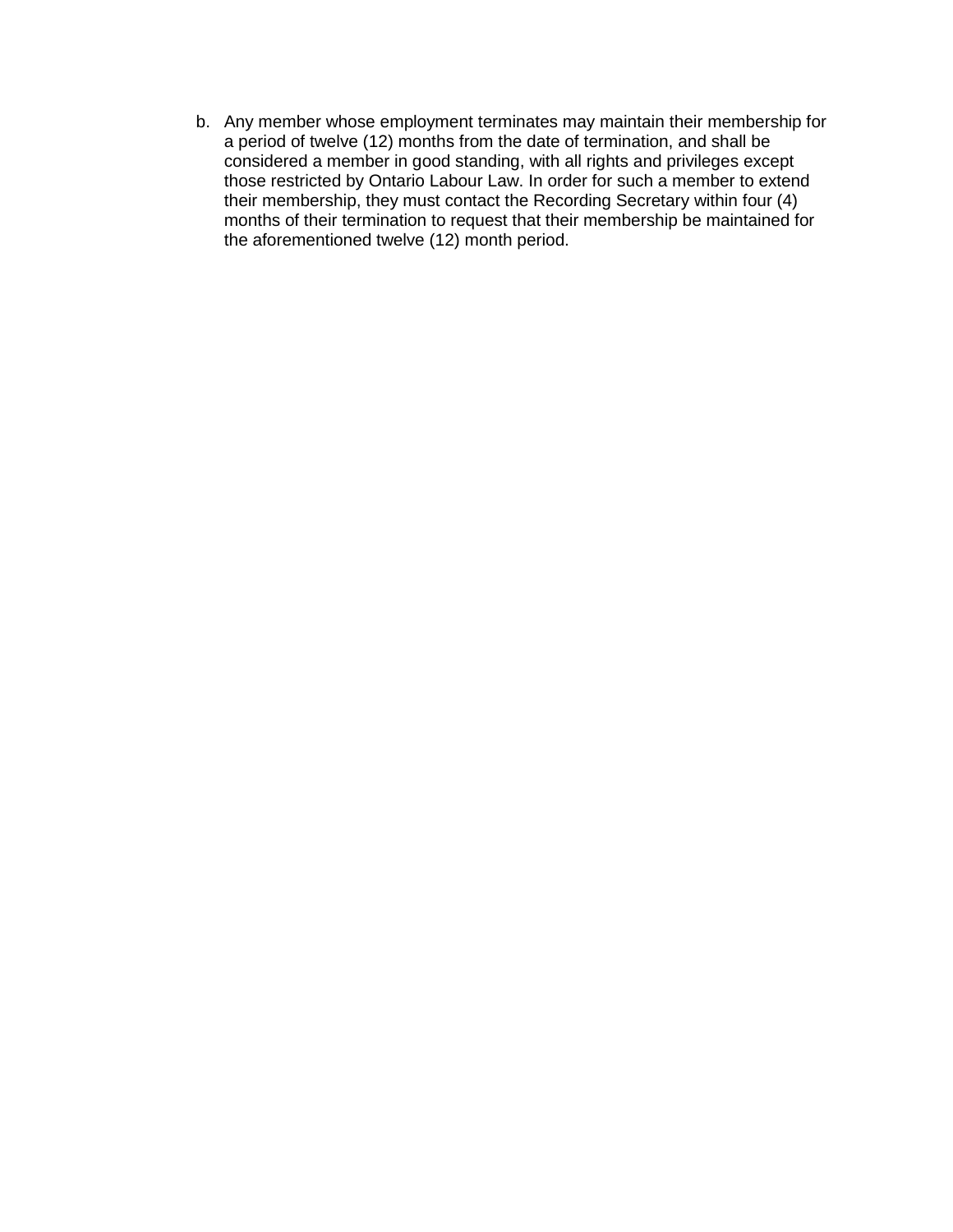# **ARTICLE IV – FEES, DUES AND ASSESSMENTS**

- a. The monthly dues shall be 3% of gross wages.
- b. Notwithstanding the above provisions, if the CUPE National Convention raises minimum fees and/or dues above the current rate of the monthly dues, the rate shall automatically be amended to maintain the level of 0.82% to remain in the Local Union's accounts.
- c. The regular monthly dues may be amended at a regular or special membership meeting. The vote must be by secret ballot. Notice of at least seven days at a previous meeting or 60 days in writing must be given.
- d. Each application for membership in the Union and the Local shall be directed to the Secretary-Treasurer, and shall be accompanied by an initiation fee of \$1.00 as required by law, which fee shall be in addition to monthly dues. Payment of initiation fees is a tangible confirmation of the desire to become a member of your Local Union and the Canadian Union of Public Employees. The Secretary-Treasurer shall issue a receipt. In accordance with Article B.10.2, where an application for membership is rejected the initiation fee shall be returned to the applicant.
- e. The re-admission fee shall be \$1.00
- f. Assessments may be levied in accordance with the CUPE Constitution. Assessments do not mean or include regular monthly dues and are applied for a specific purpose or specific length of time. Membership approval is required and the assessment will only be applied after the National President approves the assessment.
- g. A member who fails to pay dues and assessments for three months is automatically suspended from membership. The suspension will be reported to the Executive Committee by the Secretary-Treasurer. The Executive Committee will report all suspensions to the next membership meeting. The member may return to membership in good standing by paying a readmission fee and any other penalty set by the Local Union. The readmission fee cannot be less than the initiation fee of the Local Union.
- h. A member who has been unemployed or unable to work because of sickness shall pay the readmission fee but may not be required to pay arrears.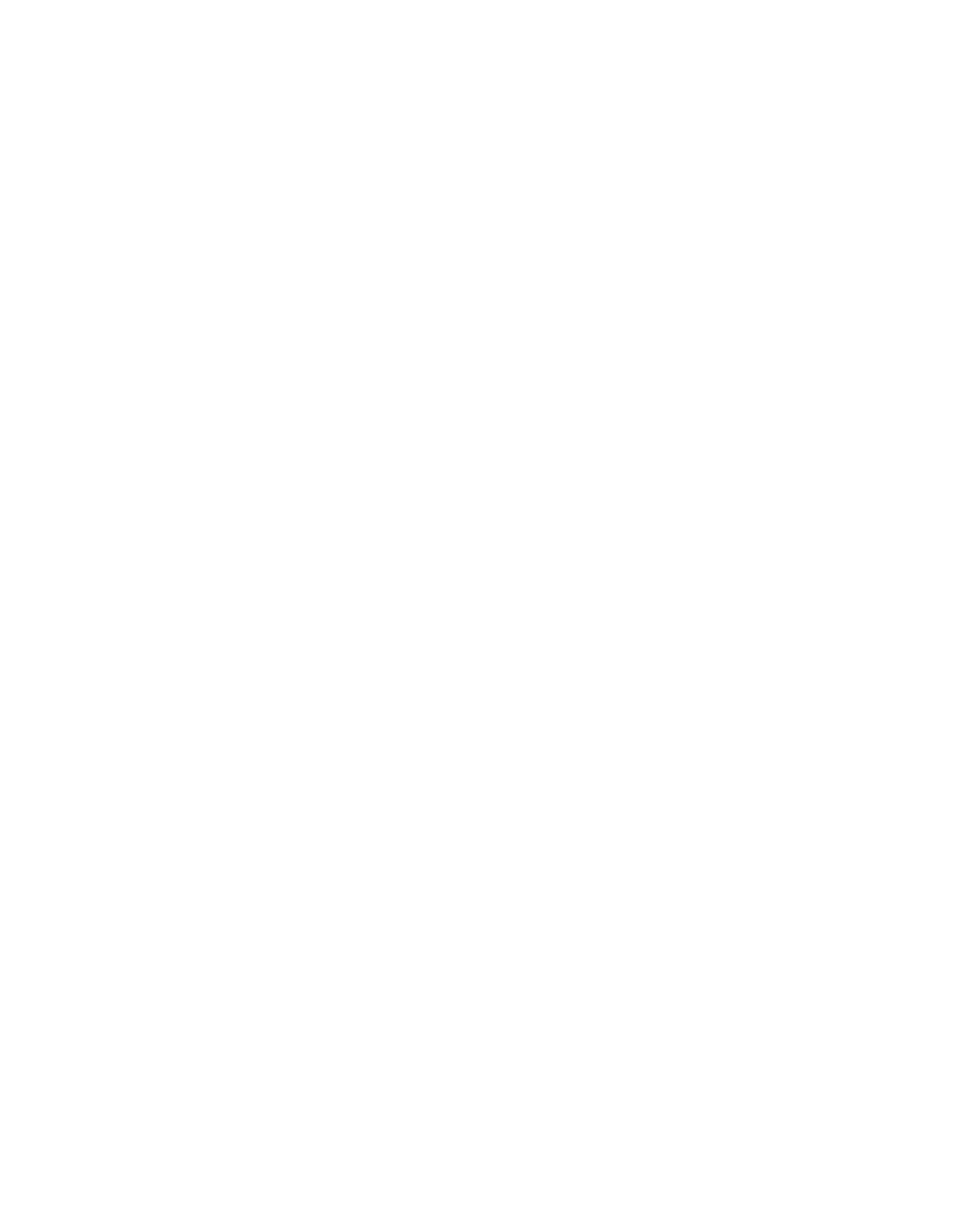# **ARTICLE V – GOVERNING STRUCTURE**

- 1. The governing bodies of the Local shall consist of the following:
	- a. The Convention
	- b. The Stewards' Council,
	- c. The Sub-units, and
	- d. Committees elected at Convention
- 2. The Plenary autonomy of the Local shall rest with the membership of the Local. Such authority shall be exercised in Convention and in accordance with these Bylaws.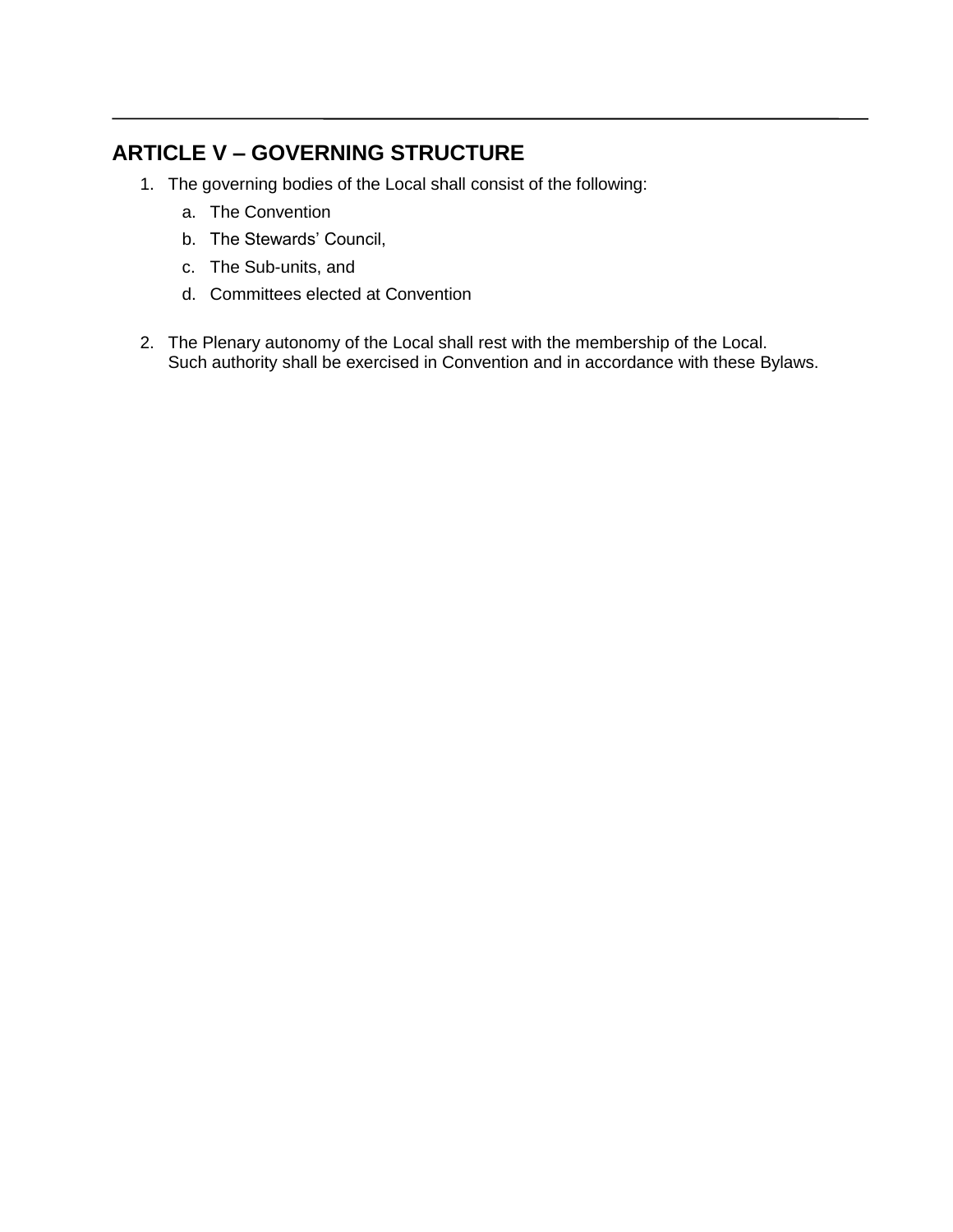# **ARTICLE VI – CONVENTION**

# **1. Annual Convention**

- 1. The Annual Convention shall be held between June 1 and July 31 of each year.
- 2. Notice of the date, time and place of any Annual Convention shall be given to all members, either by posting to the Local's website and email or by mail to their home address or places of work by fax no later than ninety (90) calendar days prior to Convention.
- 3. Convention shall receive the written reports of the Executive Committee, Stewards' Council and any elected representative or delegate of the Local; reports shall update the membership on the business transacted during the previous year.
- 4. The Executive Officers shall submit a full financial report covering the preceding fiscal year, to Convention for approval.
- 5. The Trustees shall submit to Convention a full written report of their activities during the preceding fiscal year.
- 6. The Executive Officers shall submit a proposed budget for the following fiscal year to Convention for approval.
- 7. All delegates elected to Labour Councils, CUPE Councils, or any conference or labour convention shall submit a written report on business transacted during the previous year.
- 8. Convention shall receive and close nominations for officers of the Local, and shall, where only one candidate is running for a position, install that officer.
- 9. Convention shall establish the policies to be followed by the Local, interpret and amend these Bylaws as necessary, and shall do all things necessary for the proper disposition of any matter which may come before it for consideration.

## **2. Order of Business**

At the opening of Convention, the presiding officer shall take the chair and shall conduct the business in the following order:

- a. Roll Call of Officers and Stewards, Seating of Delegates
- b. Reading of Equality Statement
- c. Voting on New Members and Initiation (See Article B.10.1-4 of the Constitution)
- d. Reading of the Minutes of the Previous Convention(s)
- e. Matters Arising from the Minutes
- f. Reports of Executive Officers
- g. Report of the Trustees
- h. Report of the Stewards' Council
- i. Bylaw and Constitutional Amendments
- j. Policy Amendments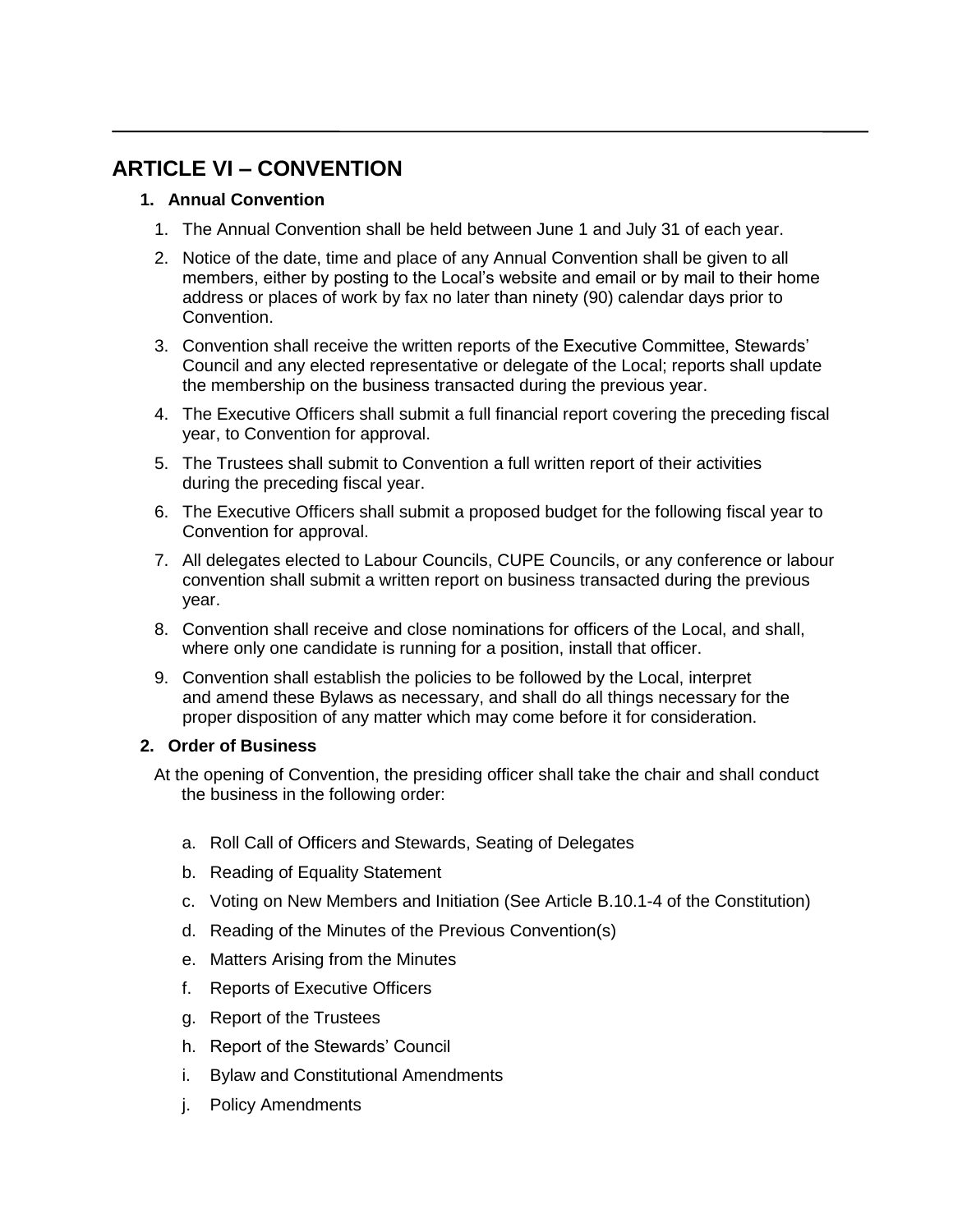- k. Financial Report and budget
- l. Reports of Committees and Delegates
- m. Nominations, Elections, and Installations
- n. Unfinished Business
- o. New Business
- p. Good of the Union and solidarity requests
- q. Adjournment

### **3. Attendance**

- r. Convention shall be closed to all but members in good standing, Union staff, and staff of the Local. Members in good standing in attendance may vote by a 2/3 majority to admit an individual non-member as a guest with speaking rights only. Guests are not eligible to vote nor do they count towards quorum.
- s. Any member who is not in good standing may attend Convention as an observer. Observers shall attend at their own expense.
- t. Convention shall consist of the Officers of the Local and of delegations elected by the sub-units in accordance with this Article and Article 9.7.
	- i. Each sub-unit delegation shall consist of the sub-unit delegates elected from among the membership of the sub-unit. One of which will be the sub local steward and the others according to the following, where "PBU" means 'Position in the Bargaining Unit':
		- 1 to 5 PBUs 1 delegate
		- 6 to 10 PBUs 2 delegates
		- 11 to 20 PBUs 3 delegates
		- 21 to 40 PBUs 4 delegates
		- 41 to 80 PBUs 5 delegates
		- Sub-units with 80 PBUs or more shall be entitled to 6 delegates
	- ii. The number of PBUs in any sub-unit shall be, the average number of employees in the bargaining unit from whose salaries, dues are deducted in any month from the months of January to March, inclusive, rounded down. Members on an unpaid leave of absence shall not be calculated in determining the total number of positions in the bargaining unit.

## **4. Voting**

Except where otherwise provided for in these Bylaws, voting shall be by show of hands and a majority of those in attendance casting a vote shall be sufficient to determine a decision.

### **5. Quorum**

Delegates representing at least fifty percent plus one of the sub-units shall constitute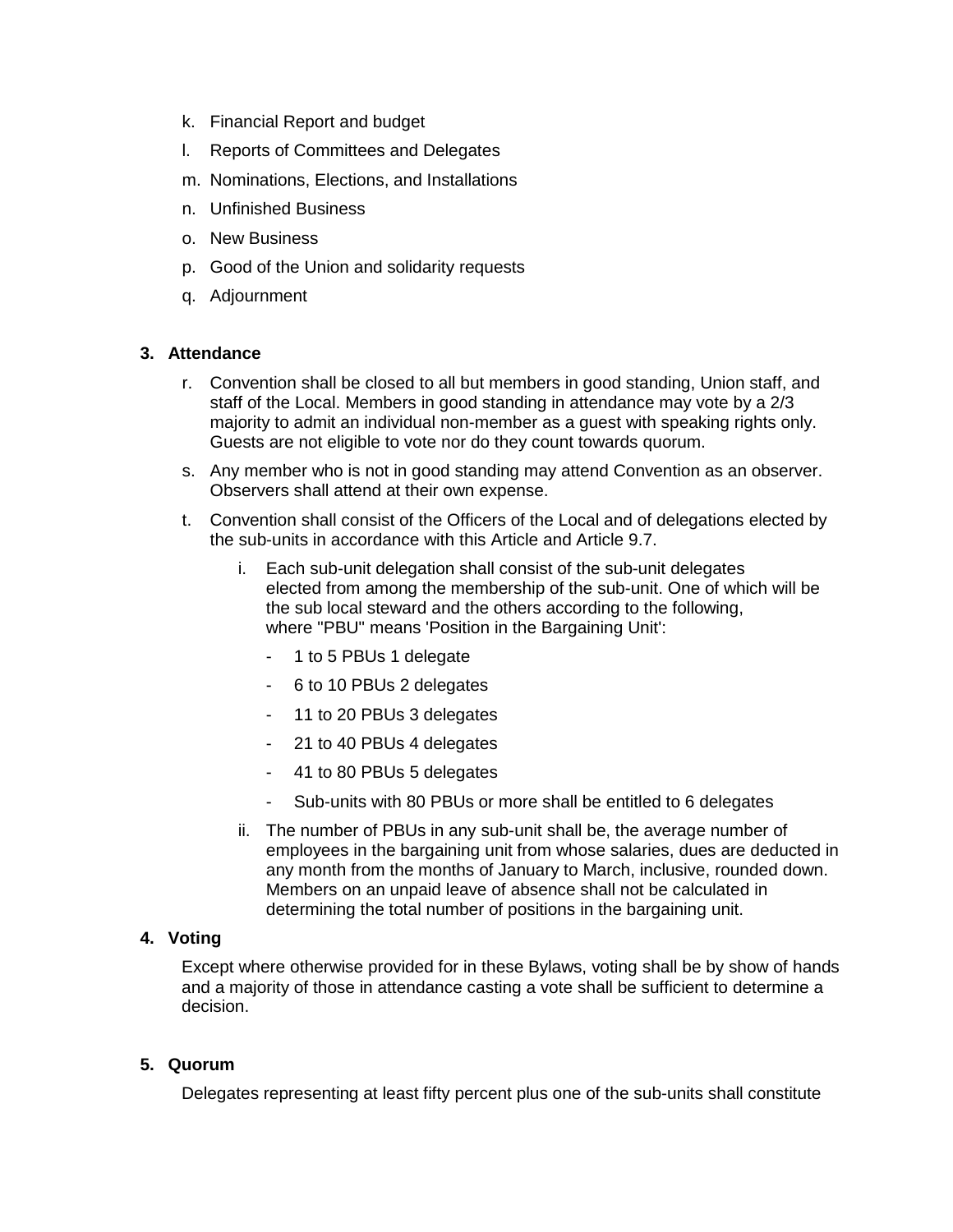quorum at Convention for the transaction of business.

## **6. Election of Officers**

- a. Any member in good standing may nominate any other member in good standing to stand for any position as an Officer of the Local. A member not in attendance at Convention can so nominate in writing, with signature affixed, to the Recording Secretary no later than 30 days prior to Convention. The Trustee or a designate as agreed to by a 2/3 majority of the members present, shall chair elections at Convention and shall call for nominations at least three time before the nominations are closed. Elections shall be conducted in the following order: President, Vice-President, Secretary-Treasurer, Recording Secretary, two (2) Co-chief Stewards, Communications Officer, Equity Officer, and any Trustees to be elected.
- b. At each and every election, a maximum five-minute question period shall be conducted for each of the nominated candidates, including the situation where only one candidate is nominated for a position. Where only one member is nominated to stand for any position as an Officer of the Local, they shall be declared acclaimed. Where more than one member is so nominated, an election shall be conducted by secret ballot amongst the members in good standing who have been elected to attend Convention and are present during Convention.
- c. The Trustees shall be responsible for conducting the election. Where, because of resignations or other reasons, there are no Trustees in office or present at Convention, the members present at Convention shall appoint two delegates to conduct the elections, one as the Chief Returning Officer to govern elections and the second to assist with ballot counting.
- d. Elections shall be conducted for the Officer positions in order in which they are listed in Article 7.1. When the taking of votes is completed, business of Convention shall cease until such time as the results are announced by the Trustees. Each candidate may appoint a scrutineer to observe the counting of the ballots.
- e. In any election, a candidate shall be declared elected when they receive 50% plus one of votes cast. In the event of a tie, balloting shall be conducted again, with only those candidates who tied listed on the ballot. In the event that there are a number of candidates and no candidate receives a majority of votes cast, there shall be a run-off election. Where a number of candidates stand for election, the candidate with the fewest vote shall be struck from the list of candidates.

# **7. Election of Stewards' Council**

Each sub-unit shall submit the name of its steward elected to a position on Stewards' Council, who shall then be acclaimed by Convention. Convention may not reject any such candidate for Council, except where the steward has during the previous year been removed from office in accordance with Article 8.7 or 8.11, where the steward has been tried and convicted in accordance with Article B.6 of the Constitution, or where the steward is in arrears of their dues, assessments, or fines.

# **8. Election of Trustees**

Convention shall elect the Trustees. The term of office for each Trustee shall be three years. Trustees' terms of office shall be staggered such that one Trustee is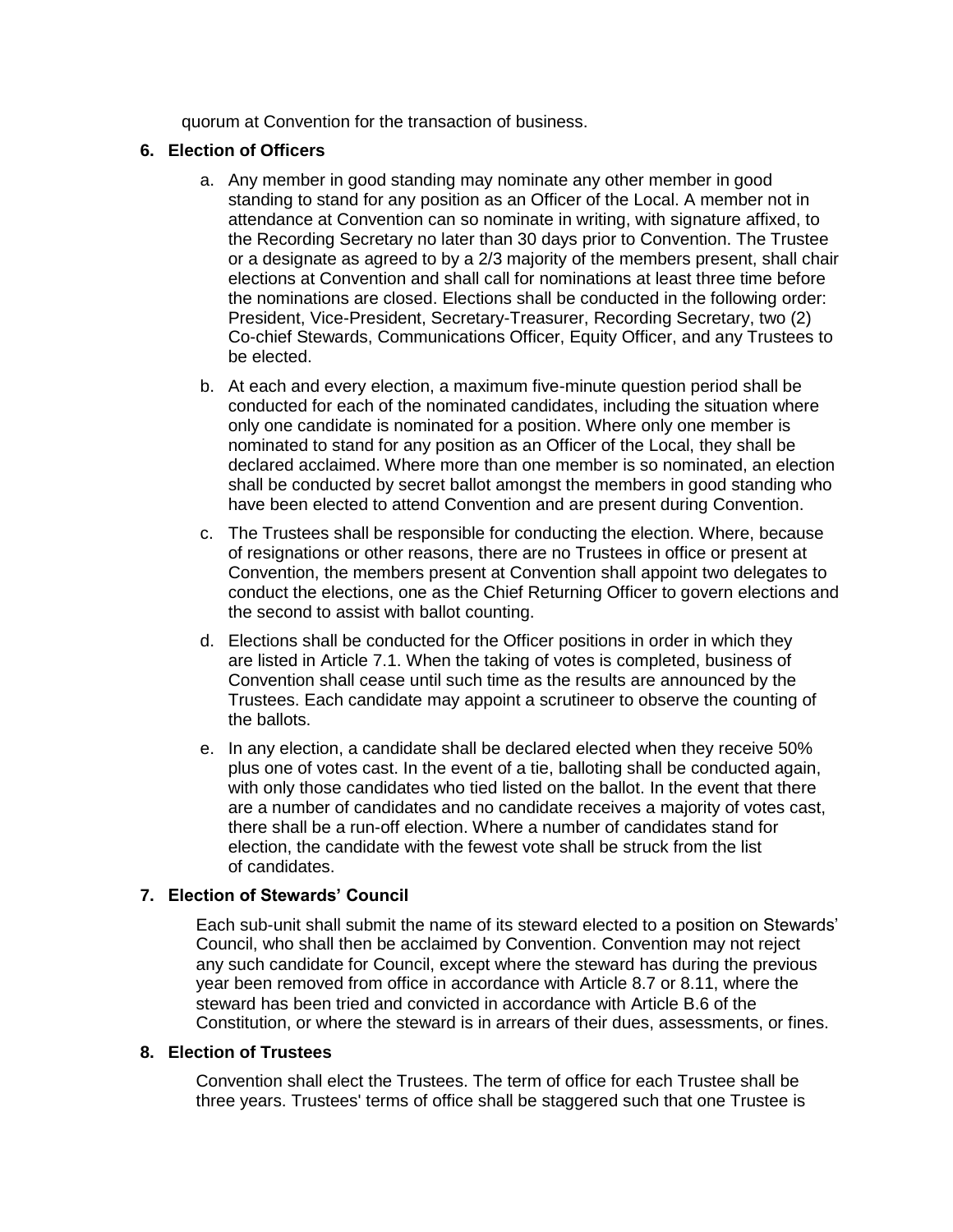elected at each Annual Convention.

### **9. Election of delegates to Labour Councils and Conventions**

Convention shall elect or affirm delegates to labour councils and conventions.

#### **10. Installation of Officers**

Where an election takes place, the candidate(s) elected shall be installed upon the Convention ratifying the results. Any officers elected by Convention shall be installed in their positions upon reading out the oath of office; the term shall begin upon adjournment of the Convention.

#### **11. Special Conventions**

A Special Convention may be called at any time by a 2/3 majority of Stewards' Council, a two- thirds majority of the Executive Board, or by the Executive Officers upon receipt of a written petition signed by not fewer than twenty (20) members in good standing.

- a. Such a petition must contain the name, sub-unit, home telephone number, and signature of each signatory, as well as a statement of the purpose for which the members are petitioning for a Special Convention to be called, such statement to include any motions which the petitioners intend to put on the floor.
- b. No more than thirty-three percent (33%) of the signatories may be from any one sub-unit of the Local.
- c. Upon receipt of a properly constituted petition, the Executive Officers shall call a Special Convention to take place within forty-five (45) days. Notice of Convention shall be in writing, and shall state the purpose for which Convention is called.
- d. The order of business at a Special Convention shall be as follows:
	- i. Roll Call of Officers and Stewards, Seating of Delegates
	- ii. Reading of Equity Statement
	- iii. Voting on New Members and Initiation
	- iv. Business of Convention. No item may be considered under "Business of Convention" which is not included in, or relevant to, the statement of purpose of the petitioners, as per 6.8(a), or, where Convention is called by the Executive Officers or Stewards' Council in the notice of Convention, as per 6.8(c).
	- v. Adjournment
- e. All other rules pertaining to the conduct of Special Conventions shall be as per Annual Convention.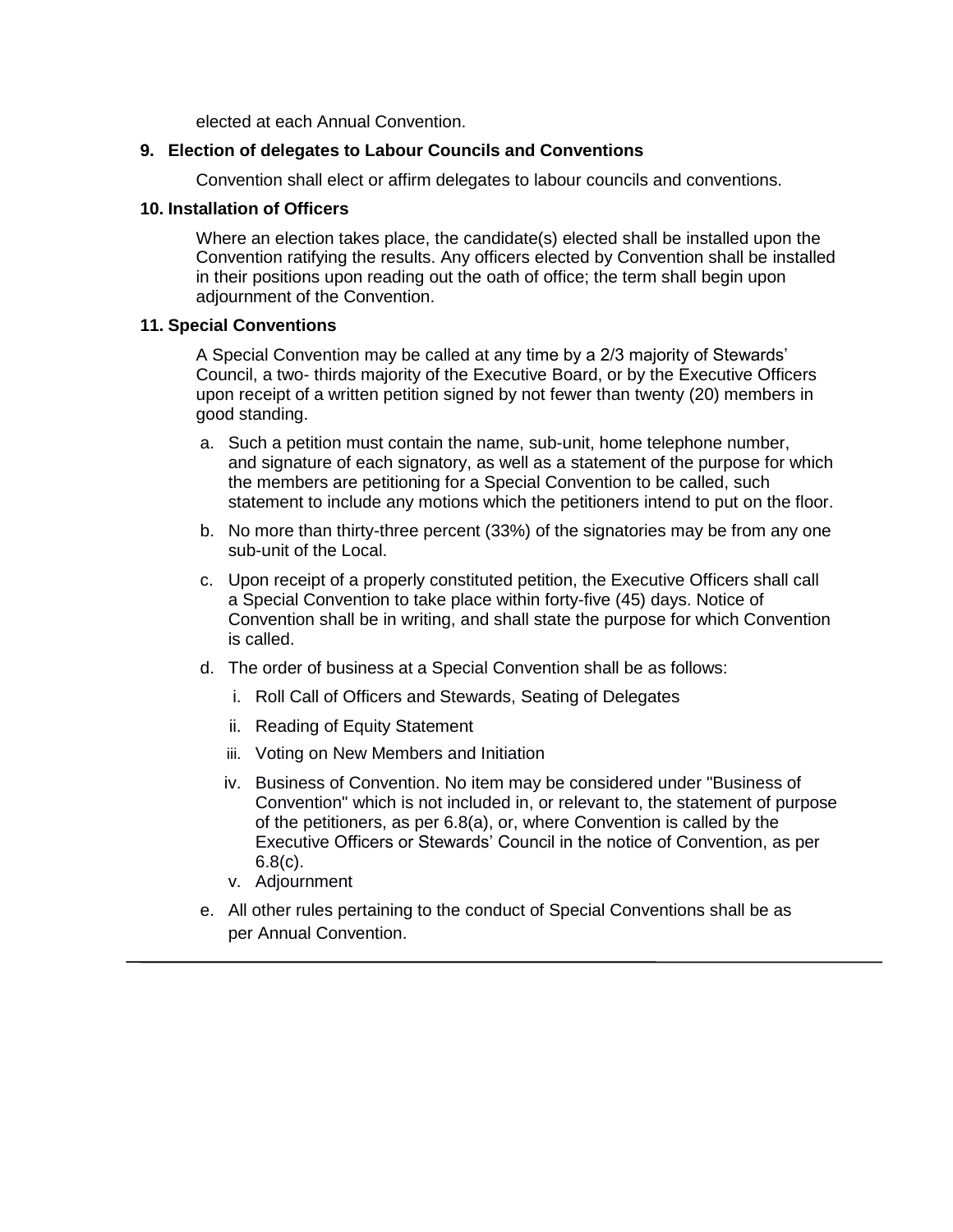# **ARTICLE VII – OFFICERS**

## **1. Composition**

The Local shall have the following officers: President, Vice-President, Secretary-Treasurer, Recording Secretary, two (2) Chief Stewards, Communications Officer and Equity Officer, which shall constitute the Executive Committee. The Local shall also have three (3) Trustees, who shall not be considered as part of the Executive Committee. No member may serve in more than one position as an officer.

### **2. Term of Office**

The term of office for any officer shall be one year, or from Annual Convention to Annual Convention.

### **3. Executive Committee**

The Executive Committee shall collectively be responsible for efficient day-today operation of the Local, and shall perform their duties at the direction of Convention and Stewards' Council. The Executive Committee shall meet as often as the Committee or Stewards' Council deems necessary, but at least once per month. Quorum shall be four (4) officers.

# **4. Removal of Officer**

If an officer fails to attend three consecutive membership meetings or three consecutive executive meetings without good and sufficient reason, their office will be declared vacant and filled at the next meeting.

## **5. Anti-Oppression Training**

All members of the Executive Committee shall endeavour to participate in at least one CUPE sponsored anti-oppression workshop over the course of their term of office.

## **6. Return of Property**

All Officers must give all properties, assets, funds and all records of the Local to their successors at the end of their term of office.

## **7. Signing Officers Must Be Bonded**

All signing Officers of the Local shall be bonded through the master bond held by CUPE National. Any Officer who cannot qualify for the bond shall be disqualified from having signing authority.

### **8. Transition Binder**

Each member of the Executive Committee shall maintain and update a binder that contains resources useful to future officers. Resources in the binder will include past reports and guidelines on past practices pertaining to the duties of the position and the operations of the Executive Committee.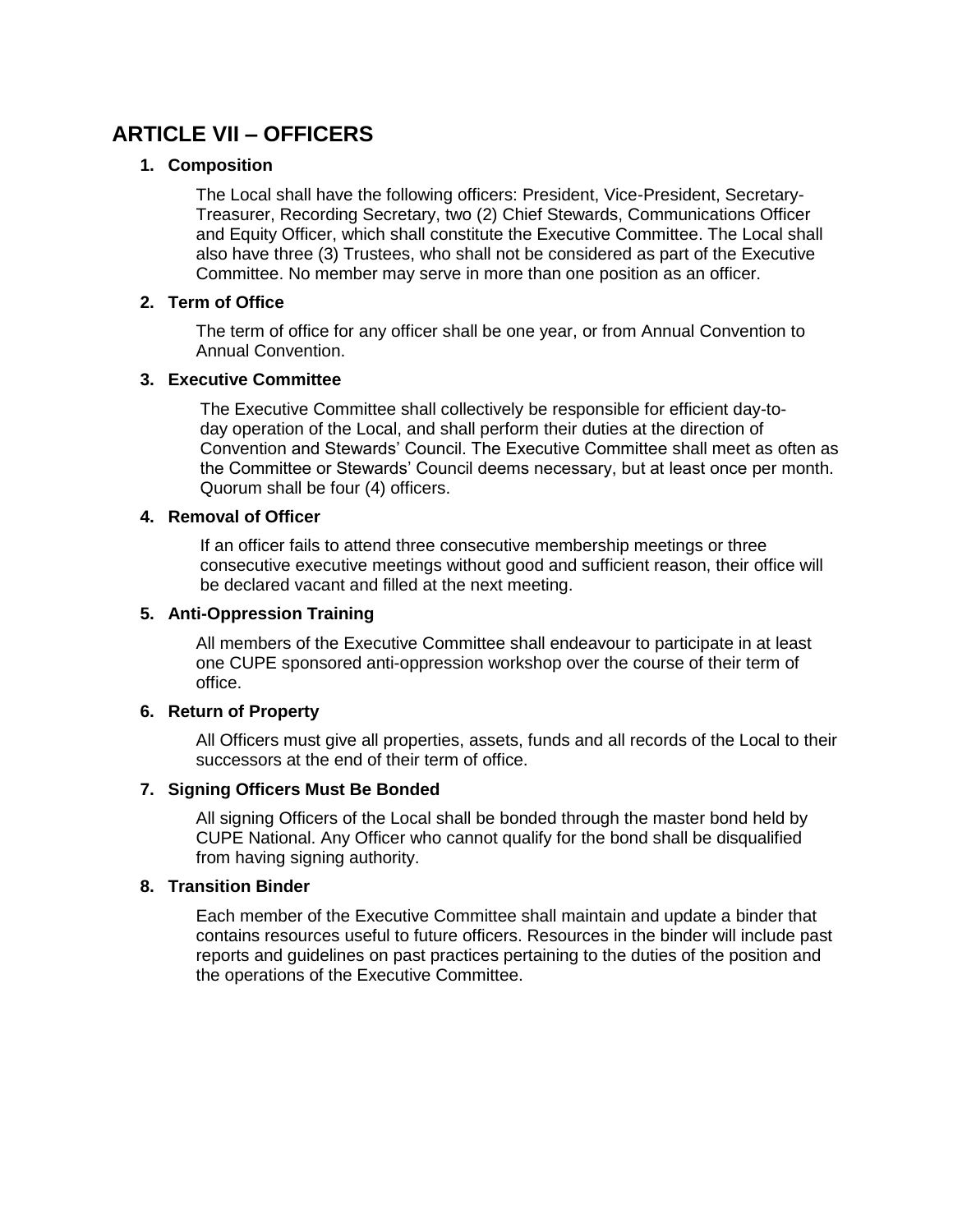#### **9. Duties of the President**

The President shall preside at Convention, Stewards' Council, and all other meetings of the Local; shall be the chief administrator and spokesperson for the Local; shall be a signing officer of the Local; shall oversee, in conjunction with the Vice-President, the Local's organizing campaigns; shall ensure that all officers and other officials of the Local perform their assigned duties in a manner consistent with the Constitution and these Bylaws; shall be responsible for the calling of all Local meetings, and for provision of the required notice for such meetings; shall sign all authorizations, contracts, and other official documents of the Local; shall, act as the Employer's representative on behalf of the Executive and as the designated supervisor of staff; shall, where notified by a sub- local steward that the sub-unit membership has authorized strike action, ensure that the sub-unit receives all the assistance necessary from the Local and the Union; shall be responsible, in conjunction with the Secretary-Treasurer, for accounting for all funds of the Local; shall appoint all committees not otherwise ordered (Art.B.3.1 of the Constitution); and shall be an automatic delegate to CUPE Ontario and CUPE National Conventions, and will coordinate and oversee the activities of the Local's delegates to the Canadian Labour Congress, CUPE Ontario and CUPE National conventions, provincial Federations of labour, and regional and municipal Labour Councils; and shall assist the other officers in the carrying out of their duties where required.

#### **10. Duties of the Vice-President**

The Vice-President shall, for any period in which the President is unable to perform their duties, assume the duties of the President; shall oversee, in conjunction with the Equity Officer, the coordination and development of the Local's campaigns and involvement in coalition work; shall oversee, in conjunction with the President, the Local's organizing campaigns for new sub-units; shall, in conjunction with the Equity Officer and Chief Stewards, organize and facilitate education programs for members and stewards and work to engage members by holding regional and sub-unit meetings; shall ensure adequate notice is provided to members of opportunities to participate in trainings and workshops provided by the Union; shall chair the governance sub-committee to review the policies, and by-laws of the Local and make recommendations for amendments and ways to educate members of the Local's governance mechanisms; and shall assist the other officers in the carrying out of their duties where required.

### **11. Duties of the Secretary-Treasurer**

The Secretary-Treasurer shall**:** 

- $\circ$  Sign all cheques and ensure that the Local's funds are used only as authorized or directed by the CUPE Constitution, these bylaws, or vote of the membership; in consultation with the Executive Committee, designate a signing officer during prolonged absences.
- o Ensure the receipt of all revenue, initiation fees, and assessments, ensure a record is kept of each member's payments, and that all such moneys are promptly deposited in a credit union; shall ensure that all Employers of members of the Local submit dues payments in a timely manner; shall ensure all per capita payments required by the Union are prepared and submitted promptly in accordance with Art.B.4.5 of the Constitution.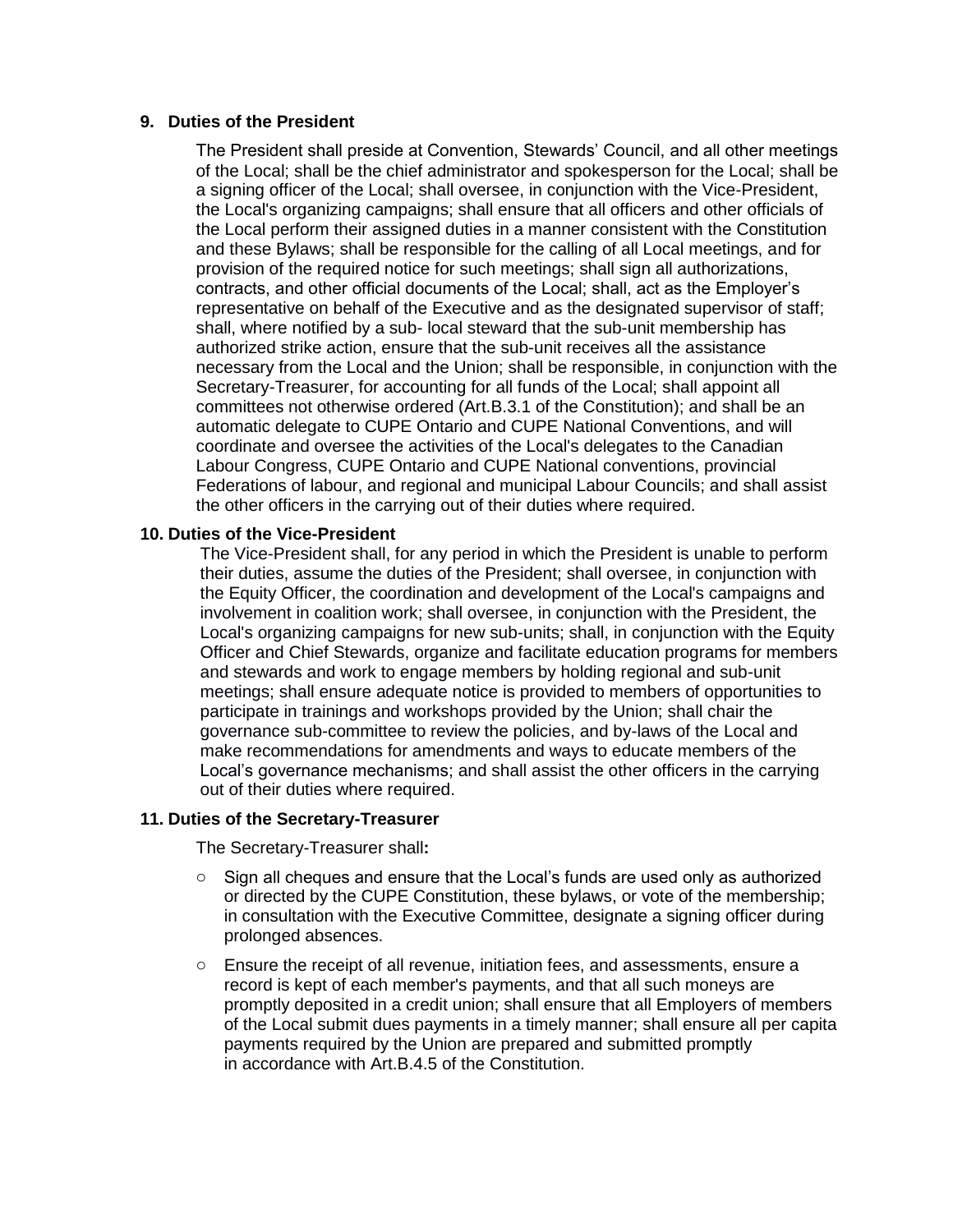- o Record all financial transactions in a manner acceptable to Stewards' Council and the Trustees; be responsible for maintaining, organising, safeguarding and keeping on file all supporting documents, authorizations, invoices and/or expense claims for every disbursement made, receipts for all money sent to CUPE National, as well as records and supporting documents for all income received by the Local.
- o Make a written financial report to each regular membership meeting, detailing all income and expenditures for the period; provide to Stewards' Council and the Trustees quarterly financial statements.
- o Make all books available for inspection by the Trustees and/or auditors on reasonable notice; cooperate fully with the Trustees in the preparation of the semi-annual Trustees' Report; ensure that the books are audited at least once each calendar year and within a reasonable time, respond in writing to any recommendations and concerns raised by the Trustees.
- $\circ$  In the circumstance where neither the President nor the Vice-President are able to fulfill their duties, assume the duties of the President; and shall assist the other officers in the carrying out of their duties where required. Should the Secretary-Treasurer fail to qualify for bonding, the person shall be disqualified from holding the position and a new election shall be held.

### **11. Duties of the Recording Secretary**

The Recording Secretary shall keep full, accurate, and impartial record of the proceedings of all regular or special membership, Stewards' Council and Executive Committee meetings. These records must also include a copy of the full financial report (Executive Committee meetings) and the written financial report (membership meetings) presented by the Secretary Treasurer. The record will also include Trustees' reports; shall record any alterations in these Bylaws; shall provide up-todate information to the membership and Stewards about the rules of the Local; should cause be identified or upon request, shall forward to each sub-unit steward a copy of the meeting minutes of the Executive Board or Stewards' Council within one week of their approval; shall answer all correspondence and fulfill other secretarial duties as directed by the Officers; shall ensure adequate files of all minutes and communications are kept; shall work with the Equity Officer to ensure all cosponsorship donations are mailed with a letter of solidarity to the organization/group/individual or union local; shall ensure Officer Transition Binders include relevant materials and are up-to-date at the time of Convention; shall respond promptly to all requests for information from members and shall assist the other officers in the carrying out of their duties where required.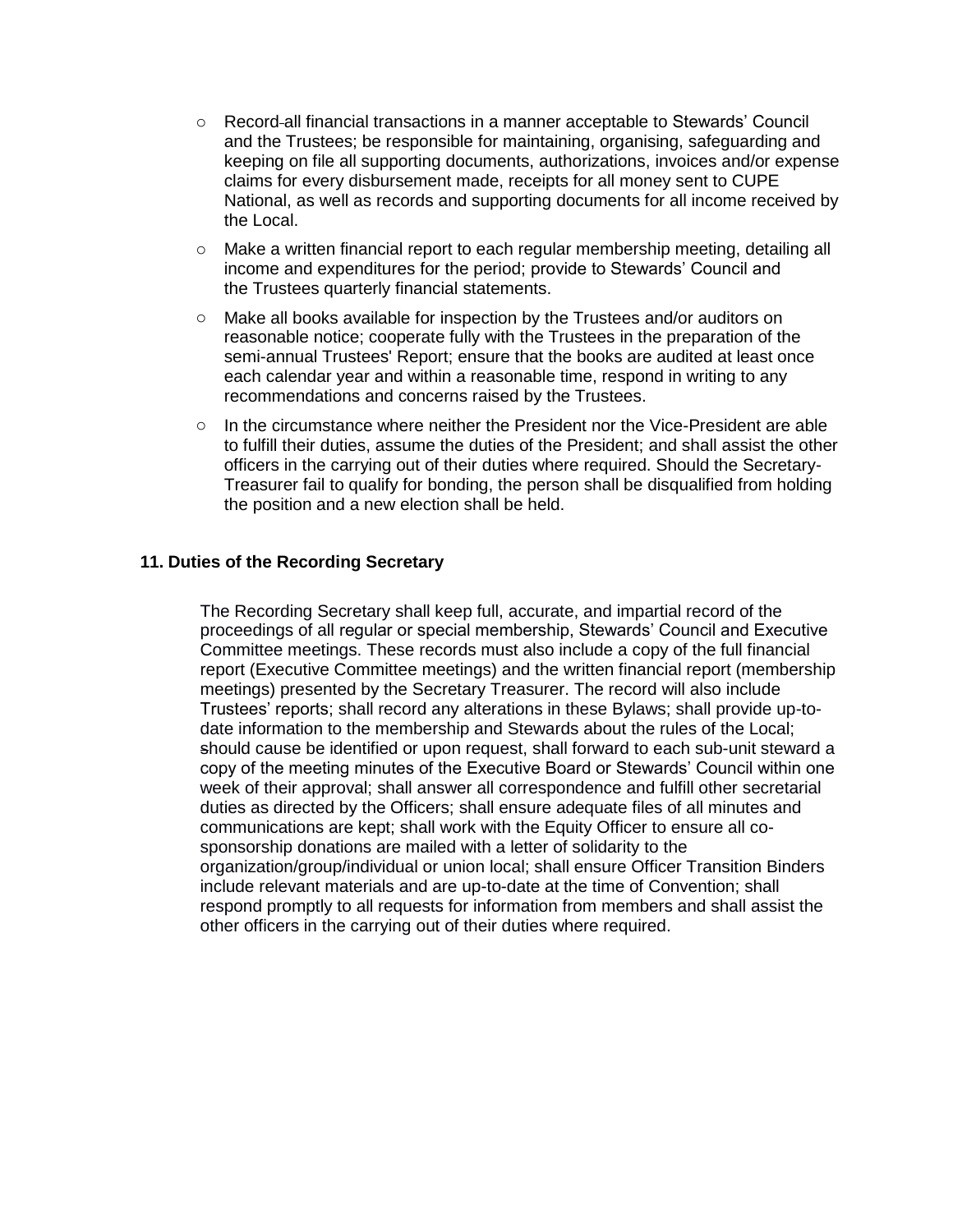### **12. Duties of the Chief Stewards**

The Chief Stewards shall oversee and coordinate the election of stewards; develop education and training programming for stewards to take place at Stewards' Council meetings; upon request by the President assists the Staff Representative in bargaining, grievances, discipline meetings, and assist in advising members regarding current or potential grievances; shall, where possible, assist the President and Vice-President in the Local's organizing campaigns; and shall, in conjunction with the Recording Secretary, ensure that stewards receive documentation and records related to official meetings; shall, in conjunction with the Communications Officer, ensure that stewards are adequately informed about the activities of the Local; and shall assist the other officers in the carrying out of their duties where required.

## **13. Duties of the Communications Officer**

The Communications Officer shall be responsible for maintaining and publicizing the Local's website; shall be responsible for assisting with membership outreach and ensuring the maintenance of the Local's email and contact list; shall be responsible to ensure a hardcopy newsletter is distributed and circulated at each Council meeting and Convention and posted to the website; shall be responsible for ensuring that the website, Facebook group, twitter account and the email list are current and used to serve the objectives of the Local, for the good of the Union, and for regular communication among the Executive Committee, stewards, and members; and shall assist the other officers in the carrying out of their duties where required.

### **14. Duties of the Equity Officer**

The Equity Officer shall assist with campaigns work, coalition work and providing information to members about equity struggles and social justice activism happening in Ontario or on a national or international level; shall oversee, in conjunction with the Vice-President, the coordination and development of the Local's campaigns and involvement in coalition work; shall chair the membership development committee to develop a program that engages and outreaches to members; shall work with the Recording Secretary to ensure all co-sponsorship donations are mailed with a letter of solidarity to the organization/group/individual or union local; the shall assist to organize and facilitate education programs for members and stewards in the area of equity; and shall assist the other Officers in carrying out their duties where required.

### **15. Duties of the Trustees**

## **The Trustees shall:**

- $\circ$  Meet, examine the financial records and create a Trustee's report on a semiannual basis.
- $\circ$  Act as an auditing committee on behalf of the members and audit the books and accounts of the Secretary-Treasurer, the Recording Secretary, and the committees at least once every calendar year.
- $\circ$  Make a written report of their findings to the first membership meeting following the completion of each audit.
- o Submit in writing to the President and the Secretary-Treasurer any recommendations and/or concerns they feel should be reviewed in order to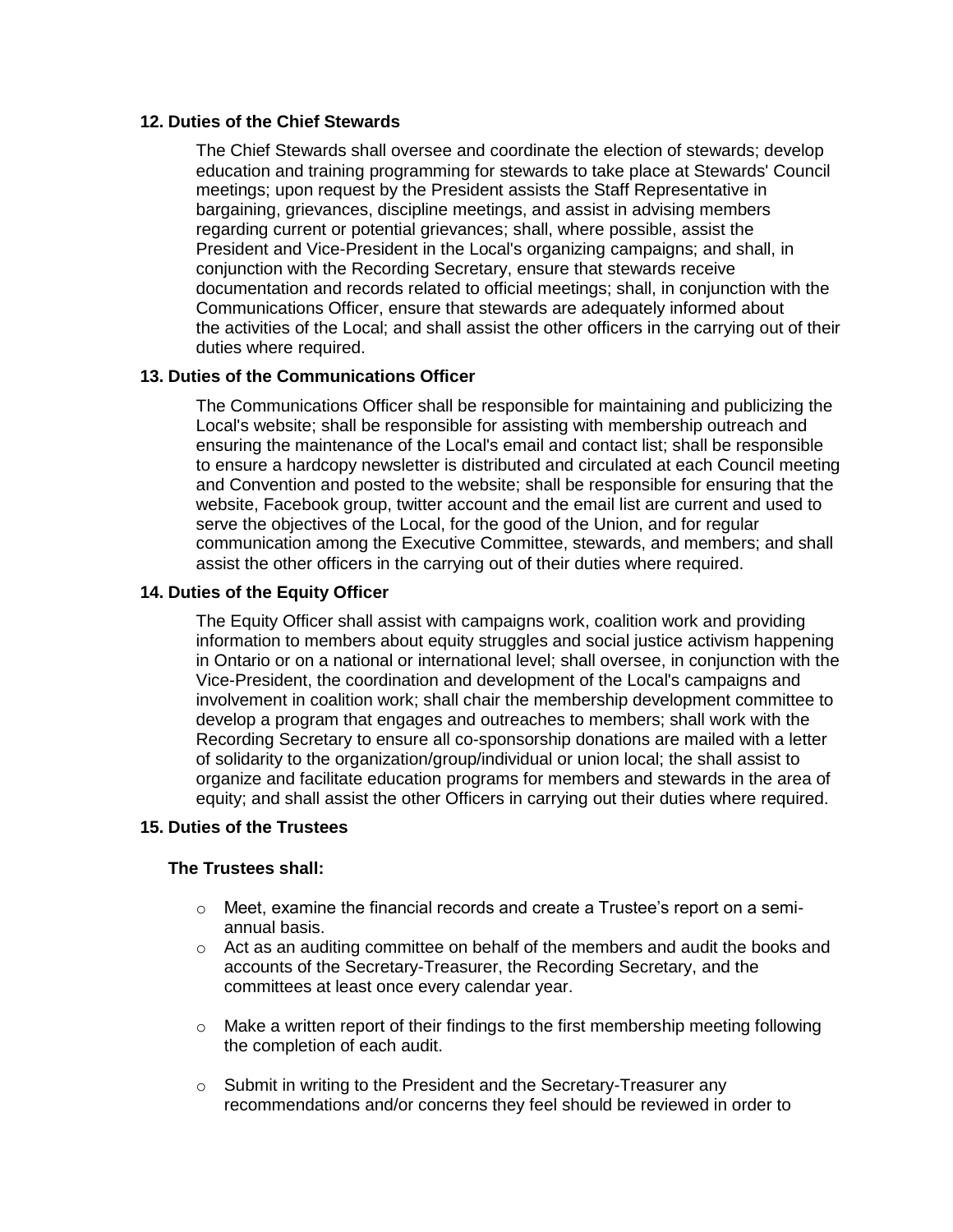ensure that the Local Union's funds, records, and accounts are being maintained by the Secretary-Treasurer in an organized, correct, and proper manner.

- $\circ$  Be responsible to ensure that monies have not been paid out without proper constitutional or membership authorization.
- o Ensure that proper financial reports have been given to the membership.
- o Audit the record of attendance.
- $\circ$  Inspect at least once a year, any stocks, bonds, securities, office furniture and equipment, and titles or deeds to property that may at any time be owned by the Local, and report their findings to the membership.
- o Send to the National Secretary-Treasurer, with a copy to the assigned Servicing Representative, the following documents:
	- Completed Trustee Audit Program
	- **Completed Trustees' Report**
	- **Secretary-Treasurer Report to the Trustees**
	- Recommendations made to the President and Secretary-Treasure of the Local
	- **Secretary-Treasurer's response to the recommendations**
	- **Concerns that have not been addressed by the Local Executive** Committee.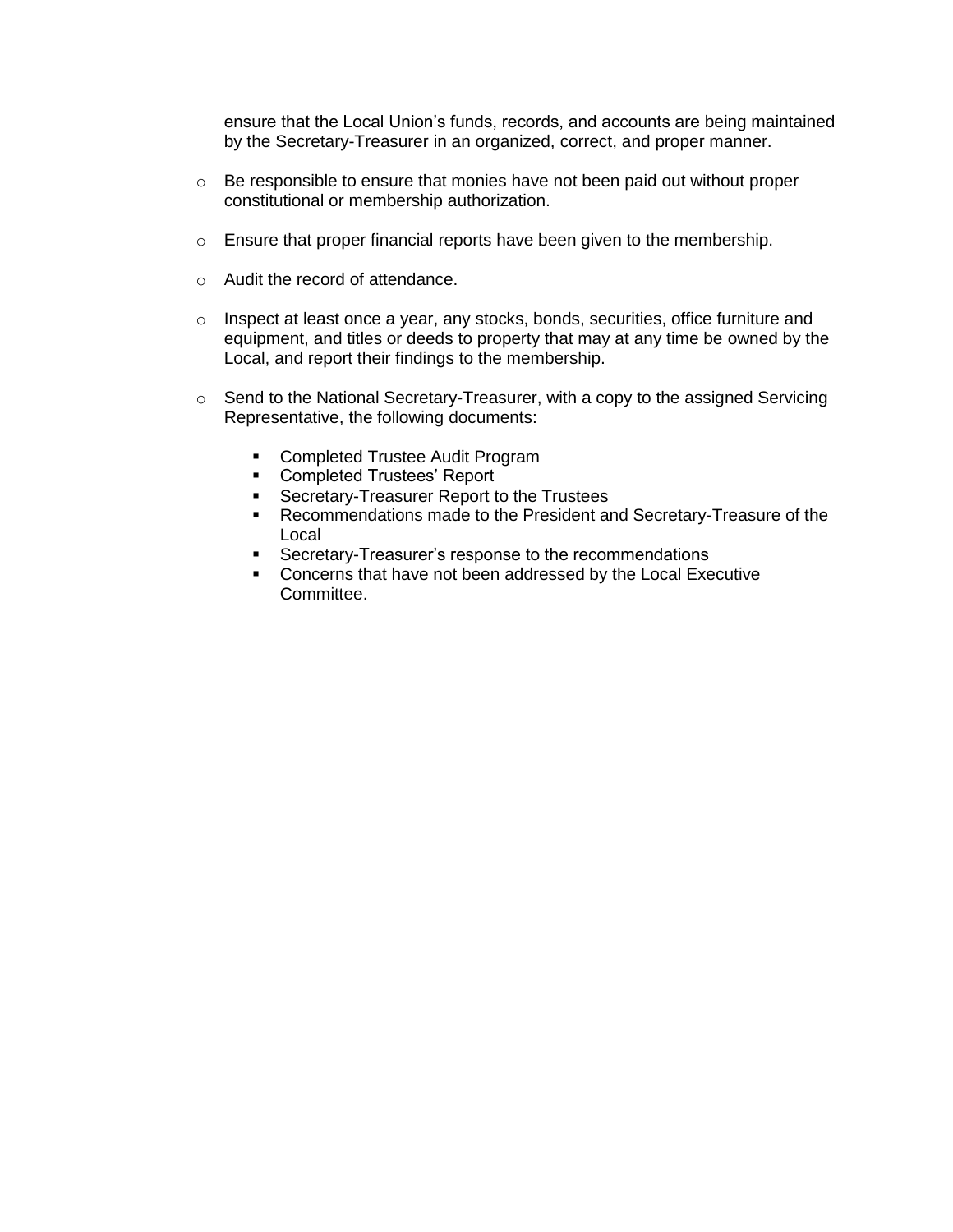# **ARTICLE VIII – STEWARDS' COUNCIL**

- a. The Stewards' Council of the Local shall consist of the members of the Executive Committee and all ratified sub-unit stewards who are members in good standing.
- b. Stewards' Council shall direct the activities of the Local between Conventions. It shall take such actions and render such decisions as may be necessary fully to carry out the decisions and instructions of Convention. Council shall enforce the Constitution and these Bylaws and the provisions of all agreements between Employers and the Local and shall coordinate Union-Local affairs.
- c. Quorum for the transaction of business at Council shall consist of twenty-five (25%) per cent of elected stewards, from sub-units in good standing as of twenty (20) calendar days prior to the Stewards' Council meeting.
- d. Stewards' Council shall meet, at a minimum, three times per year, and otherwise as often as Council deems necessary. In the event that quorum cannot be reached for a meeting, the Executive Committee shall be delegated the authority of the Stewards' Council and shall make decisions which will be presented for ratification at the next Council meeting.
- e. Stewards' Council shall be responsible for providing advice to assist sub-units in the bargaining and administration of their Collective Agreements.
- f. Stewards' Council may, by means of a motion passed by a 2/3 majority, order a vote among the members of a sub-unit for the purposes of recommending the removal of a sub-unit steward.
- g. Where a vacancy of a Steward occurs because a steward has resigned or ceased to be a member of the Local, the Executive Committee may appoint an interim replacement steward for a sub-unit until such time as Stewards' Council holds a meeting to ratify the new steward. The new steward, as an interim appointment, will hold full voting rights and count towards Council quorum. Where the sub-unit has not held an election in accordance with article IX.5 of the by-laws, the Executive Committee shall make an appointment in consultation with the members of the sub-unit.
- h. Stewards' Council may, by means of a motion passed by a 2/3 majority, call a Special Convention for the purpose of considering the removal of an Officer, except a Trustee.
- i. All members of the Executive Committee shall report in writing on their activities to Council at each meeting of Council.
- j. Where a vacancy occurs in the Executive Committee, a notice of the vacancy and a call for nominations will be sent to all members of the Local via email. Members in good standing may self-nominate in writing to the Recording Secretary or designate no later than 10 days from the notice of the call of nominations. The Executive Committee shall appoint one nominated member to the position, subject to the ratification of Stewards' Council. Notwithstanding the above the Vice-President shall always assume the position of President in the event of a vacancy in the Presidency.
- k. Each steward shall report on the activities of their sub-unit to Council at each meeting of Council.
- l. Stewards' Council shall have the right, by a 2/3 majority vote of Council, to suspend any of the rights under Article 9 of any sub-unit.
- m. Council shall exercise its right under this article only for the following reasons: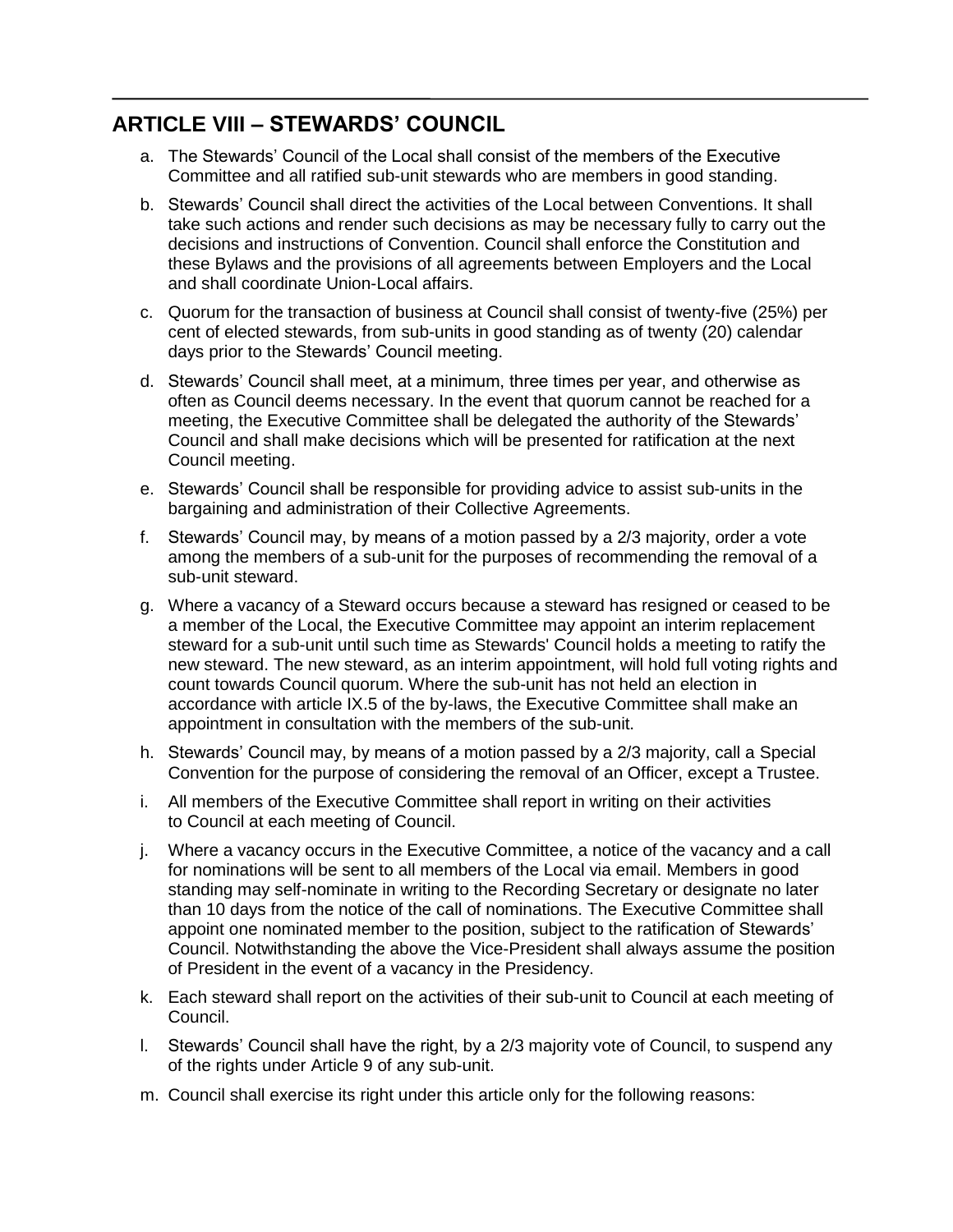- i. Council has reason to believe that the sub-unit or sub-unit steward or a member of the sub-unit involved is engaged in a course of action which would violate the constitution, these Bylaws, or the Standing Policy on Organizing.
- ii. Council has reason to believe that the sub-unit involved intends to agree to, or has agreed to, provisions in their Collective Agreement which violate the Standing Policy on Organizing, or which would, without approval of the Executive Board, cause the Local unreasonable expense.
- iii. Council has reason to believe that the sub-unit or sub-unit steward involved is engaged in a course of action which would violate the rights of any member of the Local under the Constitution, these Bylaws, or any Standing Policy of the Local.
- n. Where Council passes a motion under this Article, such motion shall specify which rights are being removed under which Articles; shall specify the duration of the suspension, such suspension not to exceed six (6) months; shall appoint a member of Council to serve as sub-unit steward for the duration of the suspension; and shall clearly state the standards the sub-unit must meet, or the tasks that must be performed, in order for the suspension to be removed.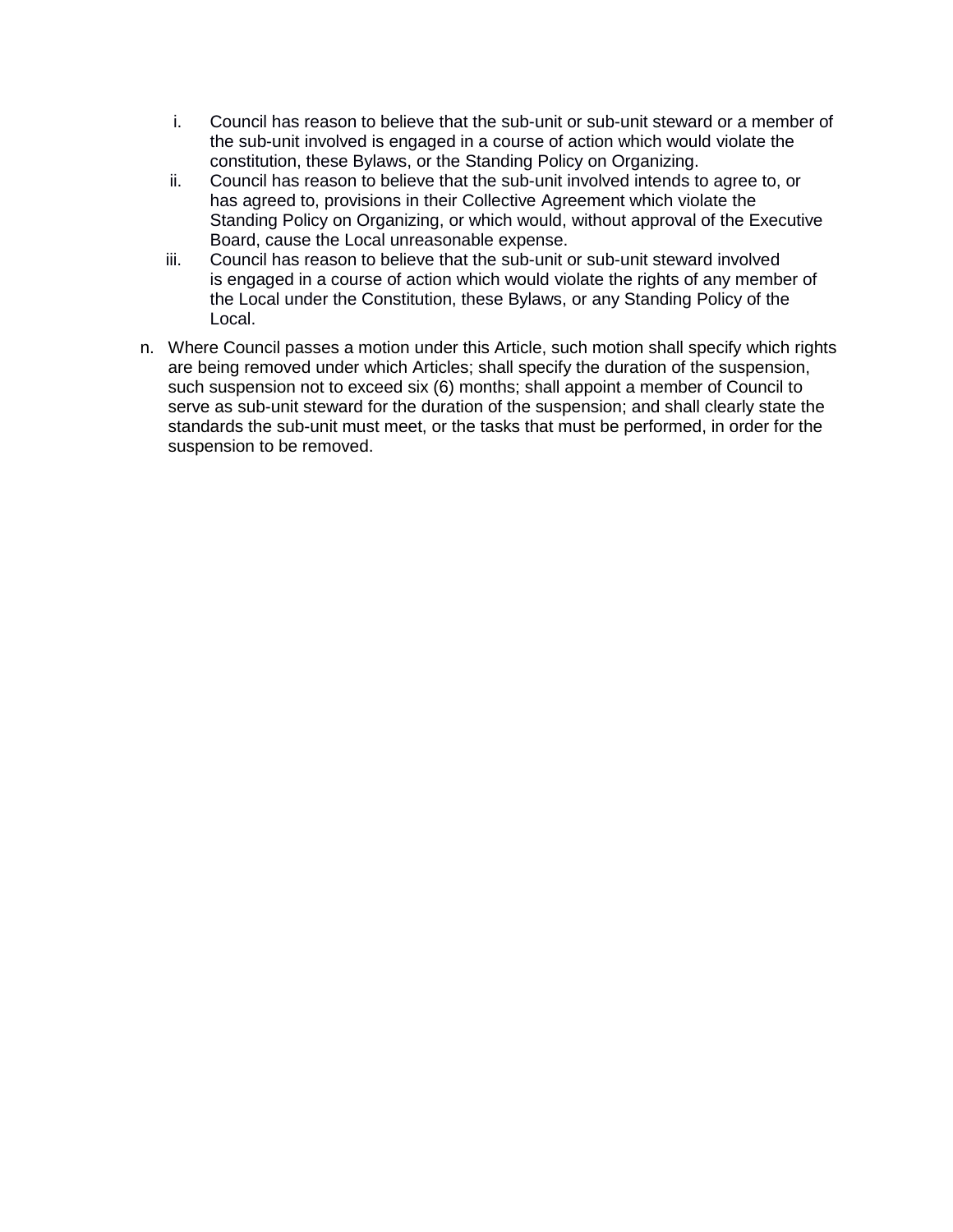# **ARTICLE IX – SUB-UNITS OF THE LOCAL**

# **1. Definition**

A sub-unit of the Local shall consist of all members of the Union in a bargaining unit for which the Local holds bargaining rights. For the purposes of collective bargaining and collective agreement administration, a sub-unit is an administrative unit of the Local. The members of any sub-unit shall make all decisions required in the furtherance of the above aims in the name of the Local, in conformity with, and subject to any limitations foreseen by, the Constitution, these by-laws, and must be conducted in consultation with the President.

# **2. Sub-unit Meetings**

Any sub-unit of two or more members shall meet at least three times per year, or as often as directed by Stewards' Council.

# **3. Election of Sub-unit Stewards**

Each sub-unit shall elect a steward once per year, in an election to take place between March 1 and May 30. The sub-unit steward shall be a member of the subunit who is currently not on leave for more than three consecutive months. The term of office of a sub-unit steward shall be from Annual Convention to Annual Convention (one year). Where more than one member is nominated to serve as steward, election shall be by secret ballot. Where the sub-unit cannot elect a steward, the matter shall be referred to Stewards' Council for a decision. Where a sub-unit has only one member, they shall be the steward.

The 3900s collectively shall have the same number of stewards as it has sub-units.

# **4. Duties of Sub-unit Stewards**

- a. The sub-unit steward shall be the lead administrator of the sub-unit, and of the collective agreement between the Local and the employer of the members of the sub-unit. They shall ensure that the Collective Agreement is adhered to in concert with and utilizing the resources of Staff Representatives; shall ensure that sub-unit meetings are called and proper notice given; shall ensure that minutes of the sub-unit meetings are kept, approved, and forwarded promptly to the Recording Secretary**;** shall serve as Chair of the bargaining committee; and shall keep complete files of the minutes of our Local's Stewards' Council and Convention for their sub-unit. The sub-unit steward shall operate at the direction of the members of the sub-unit, subject to the Constitution, these Bylaws, and proper direction of either the Stewards' Council or the Executive Board. The sublocal steward shall represent fairly all members of their sub-unit.
- b. If a Staff Representatives is unavailable or it is agreed to otherwise in keeping with the CUPW-CUPE 1281 Collective Agreement, the Sub-unit Steward shall normally be the Chief Spokesperson for the Local in collective bargaining, however, this role may also be taken up by or delegated to other members or representatives of the Local (staff, Executives, or designates) based upon the direction set by the membership of the sub-unit or sub-unit bargaining committee members.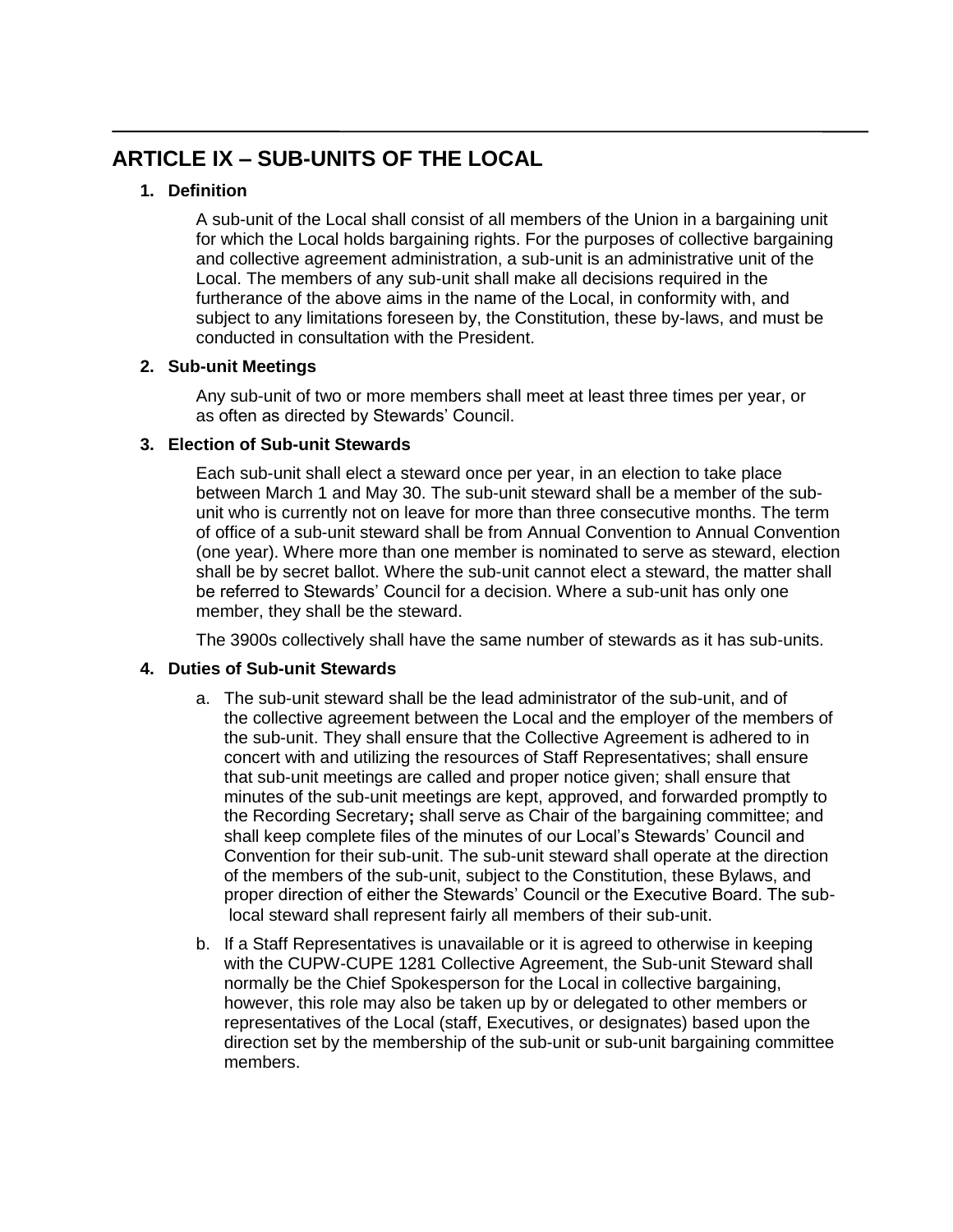## **5. Resignation**

Where a sub-unit steward resigns, they shall ensure that a successor is appointed, subject to the approval of the sub-unit's members, or shall arrange for elections to take place to elect a successor before their resignation. The outgoing steward must communicate a written notification of their removal/resignation to the Executive Committee and inform the Local of the successor steward prior to vacating the position of steward. At the time of their departure from the position, they must arrange to turn over all property including notes and files to the elected Steward or to the Local's office.

## **6. Bargaining**

- a. Bargaining shall be initiated no later than two (2) months, nor earlier than nine (9) months, before the expiry of the Collective Agreement.
- b. The members of the bargaining committee of the sub-unit shall meet, with staff members of the Local to discuss bargaining demands. If a Staff Representative is unavailable or it is agreed to otherwise in keeping with the CUPW-CUPE 1281 Collective Agreement, a CUPE National staff rep, an Executive Officer, or a designate of the Executive, will meet with members of the bargaining committee to discuss bargaining demands.
- c. The sub-unit's bargaining committee shall proceed to negotiate the renewal of the Local's Collective Agreement in accordance with the Standing Policy on Bargaining (see Appendix A).
- d. The bargaining committee shall be empowered to call strike votes after consultation with the President, and after any vote is held, the Executive Committee will be notified. Where a positive strike vote has been obtained, the bargaining committee shall conduct a strike in consultation with the Executive Committee.
- e. Each sub-unit bargaining committee must contain a minimum of either an Executive Officer appointed by the Executive Committee or an alternate representative appointed by the Committee. Failing this representation of either an Executive Officer or a member appointed by the Executive Committee, the sub-unit's bargaining committee will not be valid and the new Collective Agreement will not be authorized by the Local and filed with the Ministry.

## **7. Election of Convention Delegates**

Sub-units shall elect their delegates to Convention at the same time as the election of the Steward is conducted. At the request of any member of the sub-unit, such election shall be by secret ballot. Where any question arises as to the number of delegates to which a sub-unit is entitled, the sub-unit steward shall consult with the Secretary-Treasurer.

## **8. Additional Rules and Procedures**

For the purposes of sub-unit administration, sub-units may set their own rules and procedures to supplement the Constitution and Bylaws. Any such rules and procedures shall be in writing, and shall be submitted to Stewards' Council for approval, subject to ratification by Convention.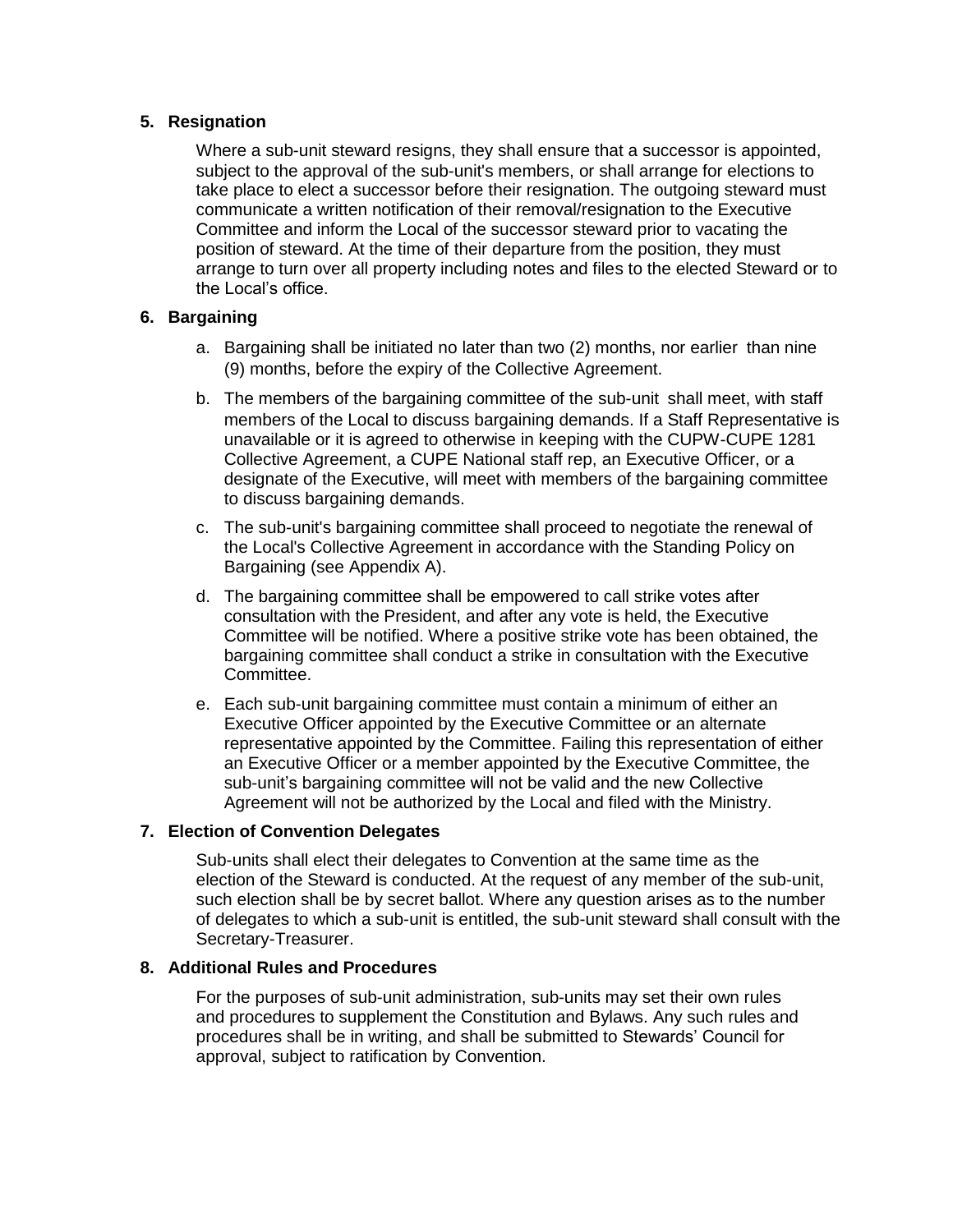# **ARTICLE X – COMMITTEES AND SUB-COMMITTEES**

- a. During the Annual Convention three (3) committees of the Local, a governance committee, an organizing committee and a membership development committee, will be struck for a one-year term.
	- i. Up to five (5) members, and no fewer than three (3) members, in good standing will be elected to sit on each committee. No member shall be elected to more than one committee. Members of the Executive are entitled to participate in the work of the committee and attend all meetings, however they do not constitute as representatives for the purpose of counting quorum.
	- ii. Committees shall meet in person at least twice a year and are permitted to use conference calls and email to undertake work.
	- iii. The Governance Committee will be chaired by the Vice-President and will be responsible to review, discuss the by-laws, standing policies, policies of CUPE, and new legislation that impacts the Local or unions in general. The Committee shall make recommendations for amendments or additions to the by-laws and policies of the Local. This Committee shall also undertake education work to inform members about any changes in legislation that impact the work of their sector, public services, labour relations, equity or unions.
	- iv. The Membership Development Committee will be chaired by the Equity Officer and we will be responsible to discuss, recommend, develop and establish ways to engage members, communicate with and inform members about their union rights, and establish campaigns in the workplace that address equity issues and seek to minimize harassment and bullying in the workplace.
	- v. The Organizing Committee will be chaired by the President and, as per the CUPE 1281 Standing Policy on Organizing, will be responsible for deciding either in concurrence with or against any organizing drives recommended to it by the Executive to be conducted by the local. The Organizing Committee will keep all information on organizing drives confidential.
	- vi. The work of all Committees will be reported regularly to the Executive Committee and Stewards' Council. The Executive Committee must approve any recommendation that may incur a financial expense.
	- vii. The Local will pay for any travel costs to ensure attendance of elected Committee members at Committee meetings. Members should access union leave provisions from their workplace to ensure there is no loss in pay.
- b. Convention and/or Stewards' Council may strike sub-committees as are considered appropriate for the needs and purposes of the Local.
- c. At the time any sub-committee is struck, the body striking the sub-committee shall determine the mandate, the membership, and the duration of activity of the subcommittee.
- d. Unless otherwise set out at the time a sub-committee is struck, the sub-committee shall make its report and recommendations to the body, which strikes it.
- e. All sub-committees of the Local shall be responsible for electing their own chairs and maintaining adequate records of their deliberations. Such records shall be kept on file at the Local office.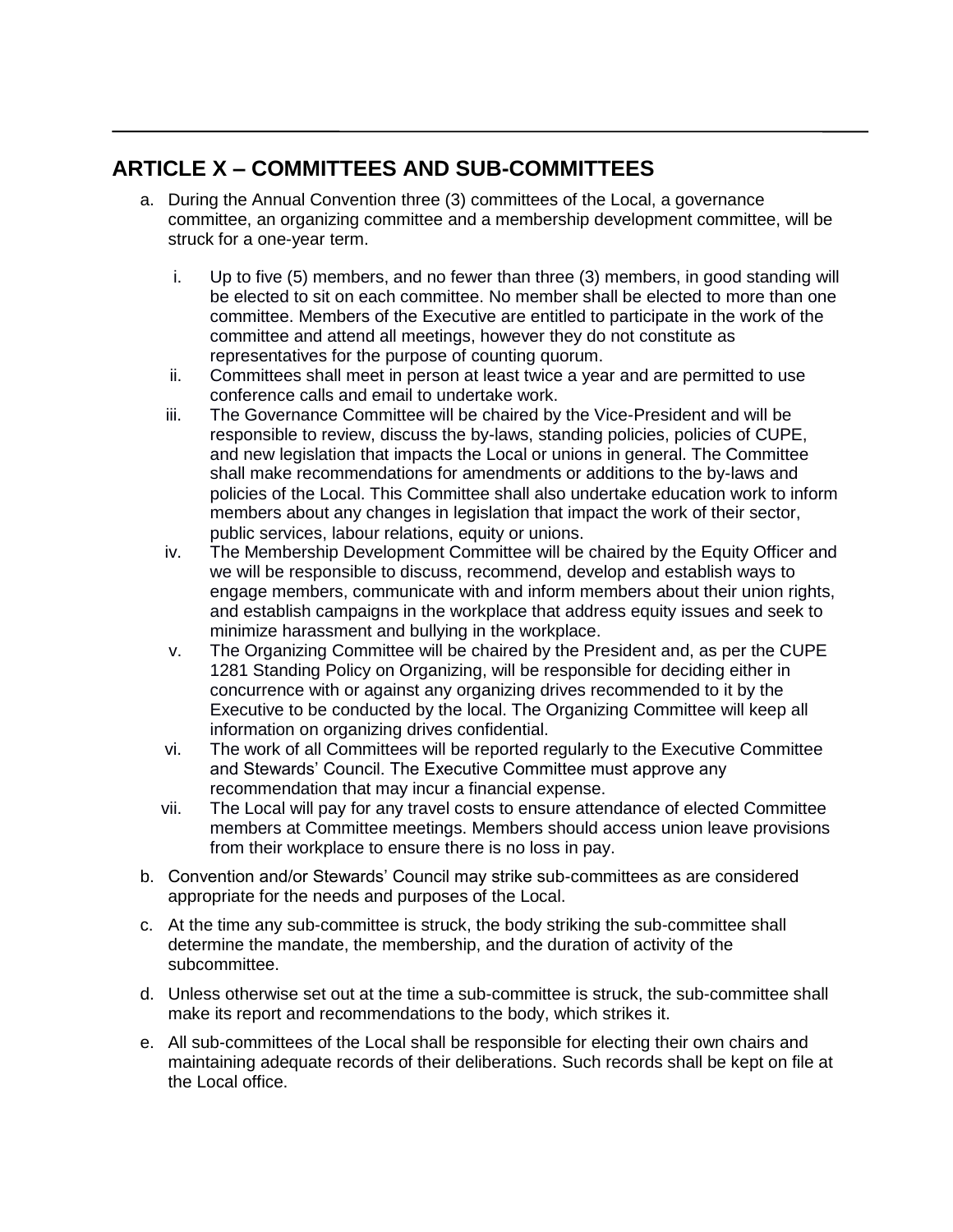# **ARTICLE XI – STRIKES**

- a. Prior to the notice for any Strike vote being given to any members of the bargaining unit the sub-unit steward shall notify the President or in their absence, the Vice President.
- b. Where a sub-unit bargaining committee decides to conduct a strike vote, the sub-unit steward shall give notice for and conduct a meeting for the purpose, or shall conduct a mail ballot. All balloting shall be conducted so that the identities of voters may not be ascertained. Notice for any strike vote meeting shall include a statement from the Bargaining Committee and the President of the Local explaining the reasons for the recommendation for a strike vote.
- c. The conduct of any strike vote shall conform to all relevant legislation.
- d. Where the decision to commence strike action has duly been made in accordance with the manner herein prescribed, and so ordered, every member shall endeavour to support the strike.
- e. Every member shall conform to the Local's Standing Policy on Strikes, and with any such relevant policy of the Union.
- f. Every member shall comply with the directions and/or instructions issued by the Executive Board or Stewards' Council during the period of the strike.
- g. Every member shall at all times act in accordance with the law, and shall perform no illegal act in person or in concert during the period of the strike.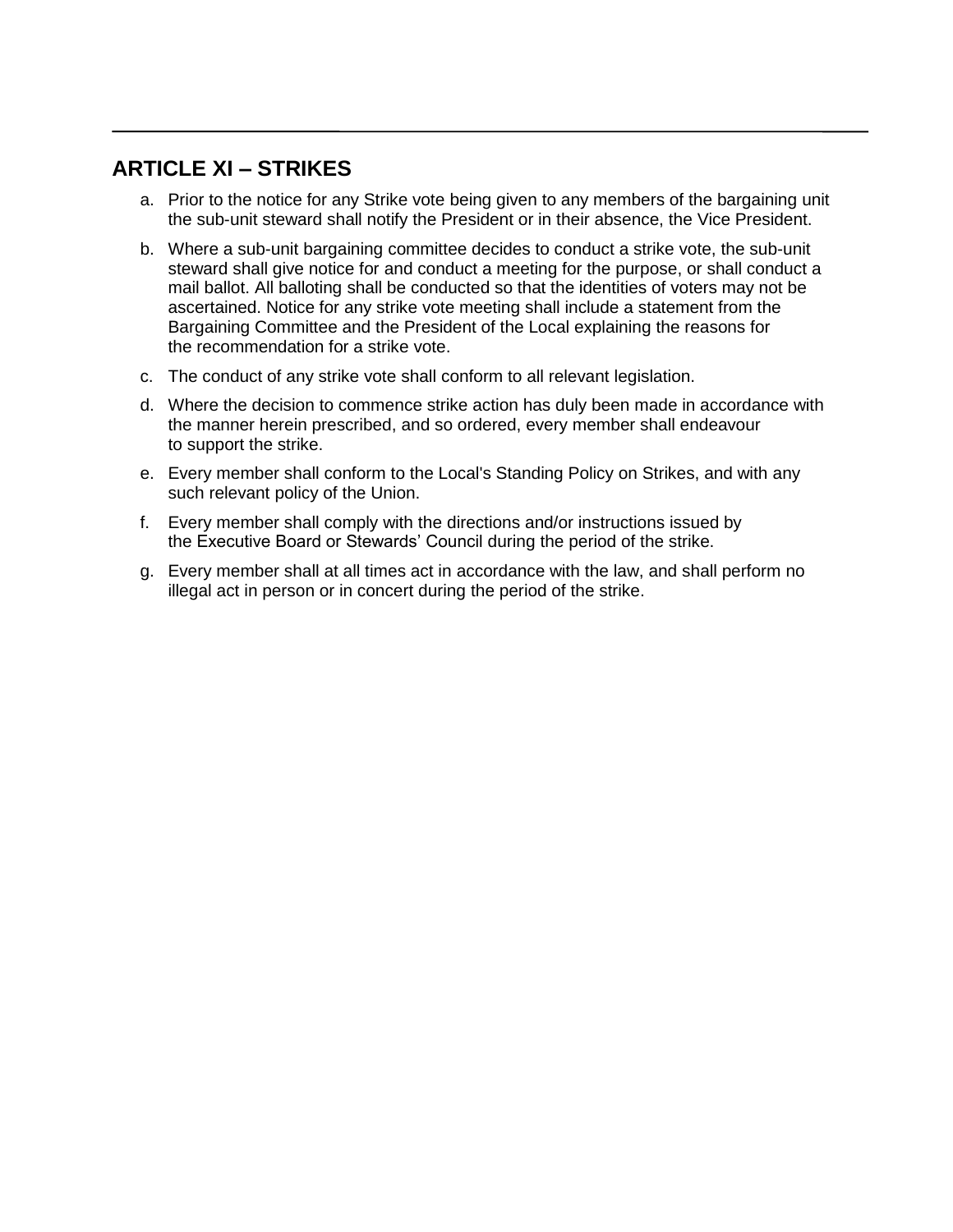# **ARTICLE XII – ARBITRATION/STRIKE FUND**

- a. There will be an Arbitration/Strike Fund of \$80,000. The purpose of the Fund is to provide financial resources for arbitration/strike pay for members of CUPE 1281.
- b. The cost of arbitration/strike pay should be first charged against the current operating account to the maximum budgeted amount.
- c. The Secretary-Treasurer will invest Fund resources in a short-term cashable investment. Interest earned shall be retained within the Fund. At the end of the fiscal year, any unused funds in the arbitration and/or collective bargaining budget, up to a maximum of \$1,500, will be transferred annually from the operating account to the investment account to build in the Arbitration/Strike Fund for the next fiscal year. The Arbitration/Strike Fund will be invested in to until a maximum of \$120,000 is reached in the fund, after which time any unused amount in the budget will be allocated towards a Special Projects Fund to be used at the discretion of the Stewards' Council for the purposes of betterment to the Local.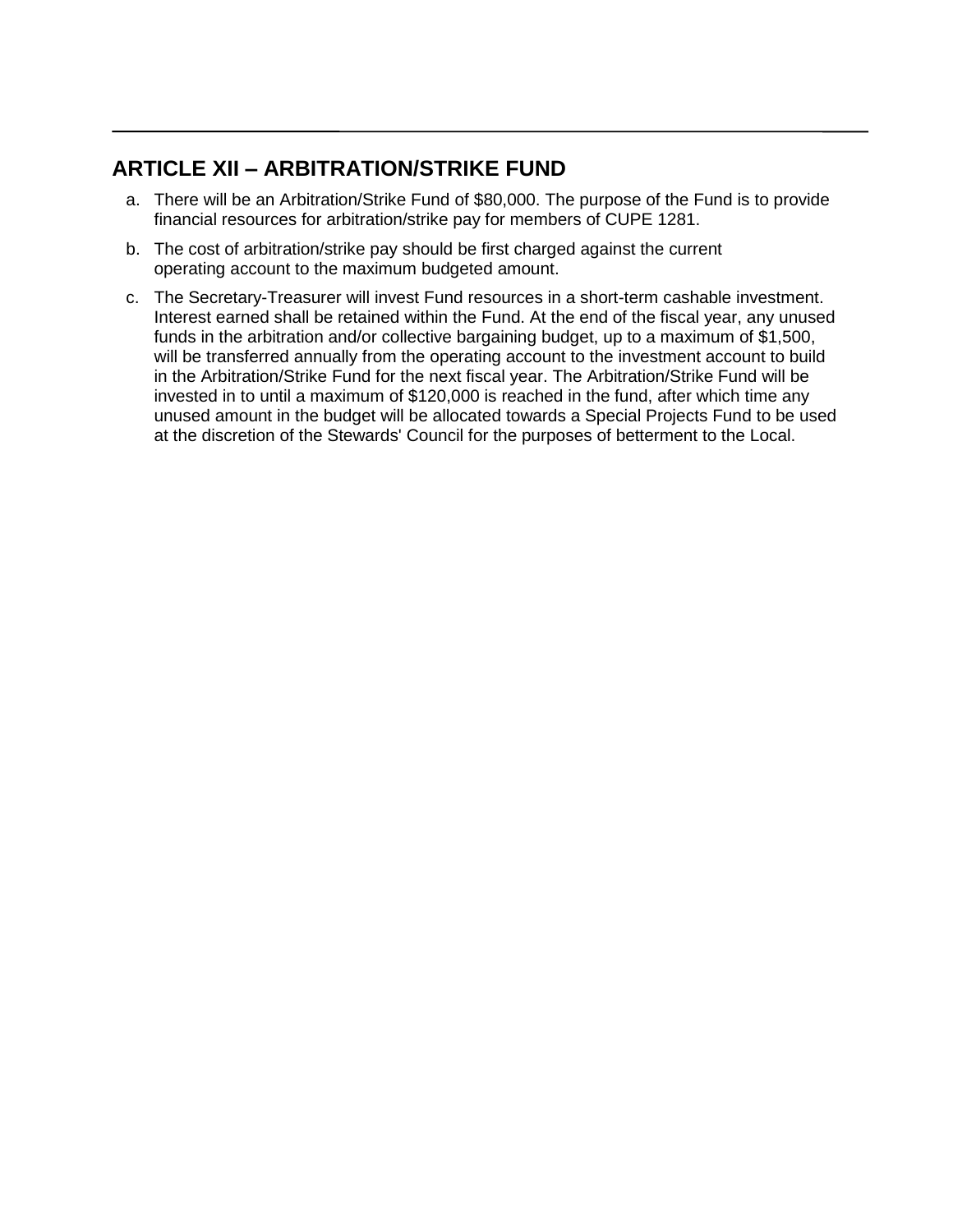# **ARTICLE XII – CHARGES**

For the purposes of Art.B.6 of the Constitution, every member of the Local is guilty of an offence against the Constitution who violates any provision of these Bylaws.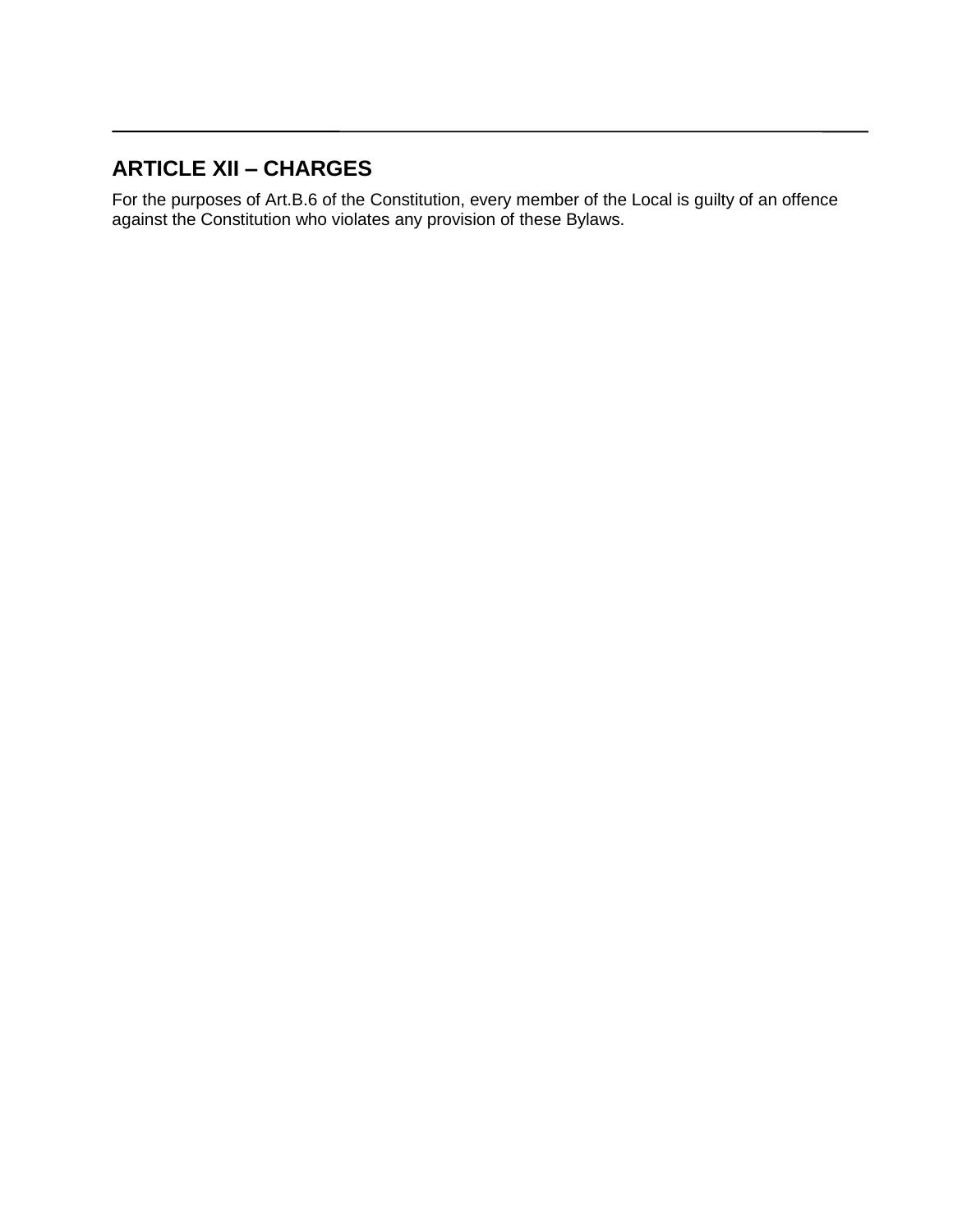# **ARTICLE XIV- RULES OF ORDER**

All meetings of the Local and its constituent bodies or committees shall be conducted in accordance with Bourinot's Rules of Order.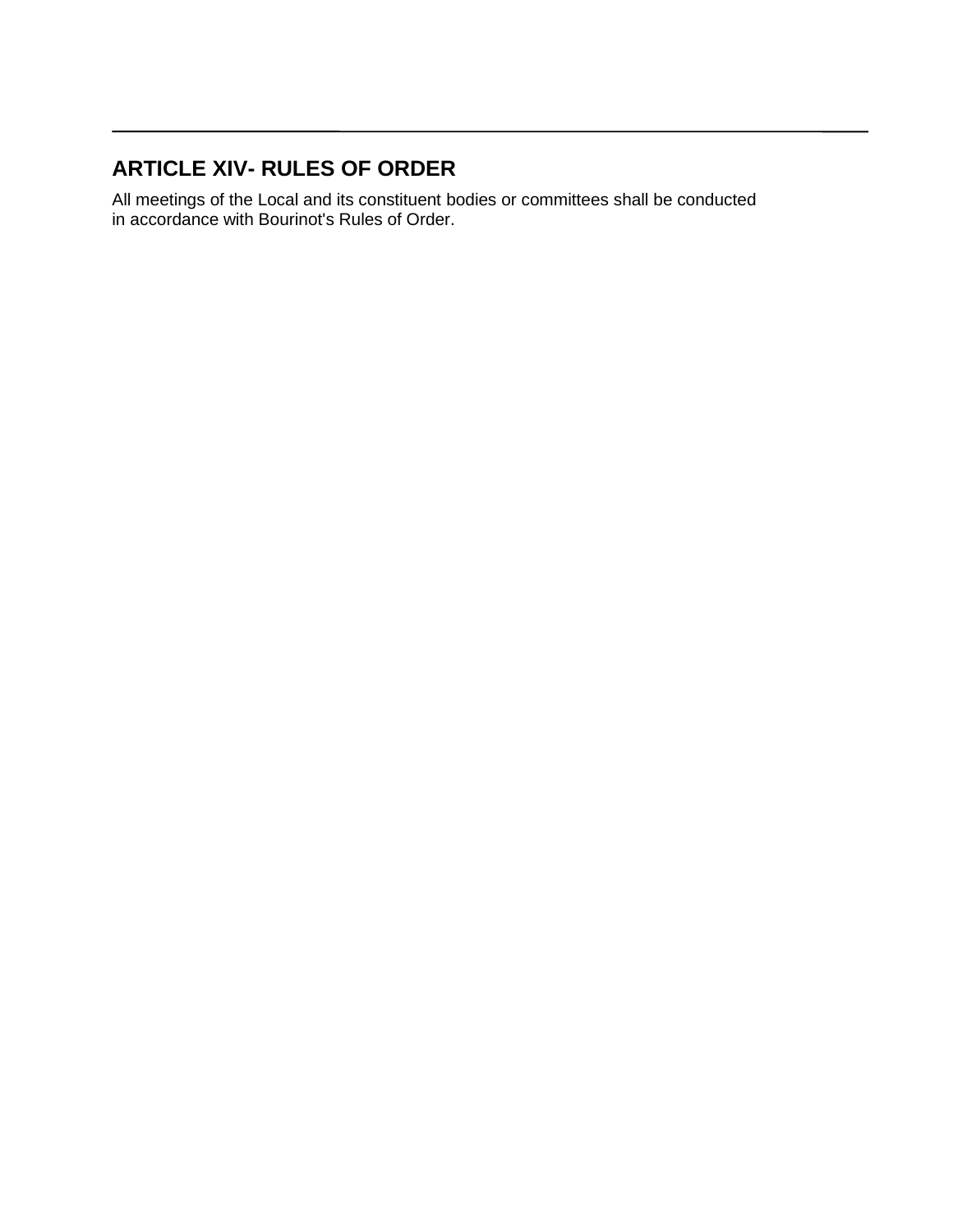# **ARTICLE XV - STANDING POLICIES**

The Standing Policies of the Local are attached as Appendices. Stewards' Council may amend existing Standing Policies, or add new Standing Policies, subject to ratification at the next Annual Convention. Failure to submit such amendments or additions to Convention shall render them null and void.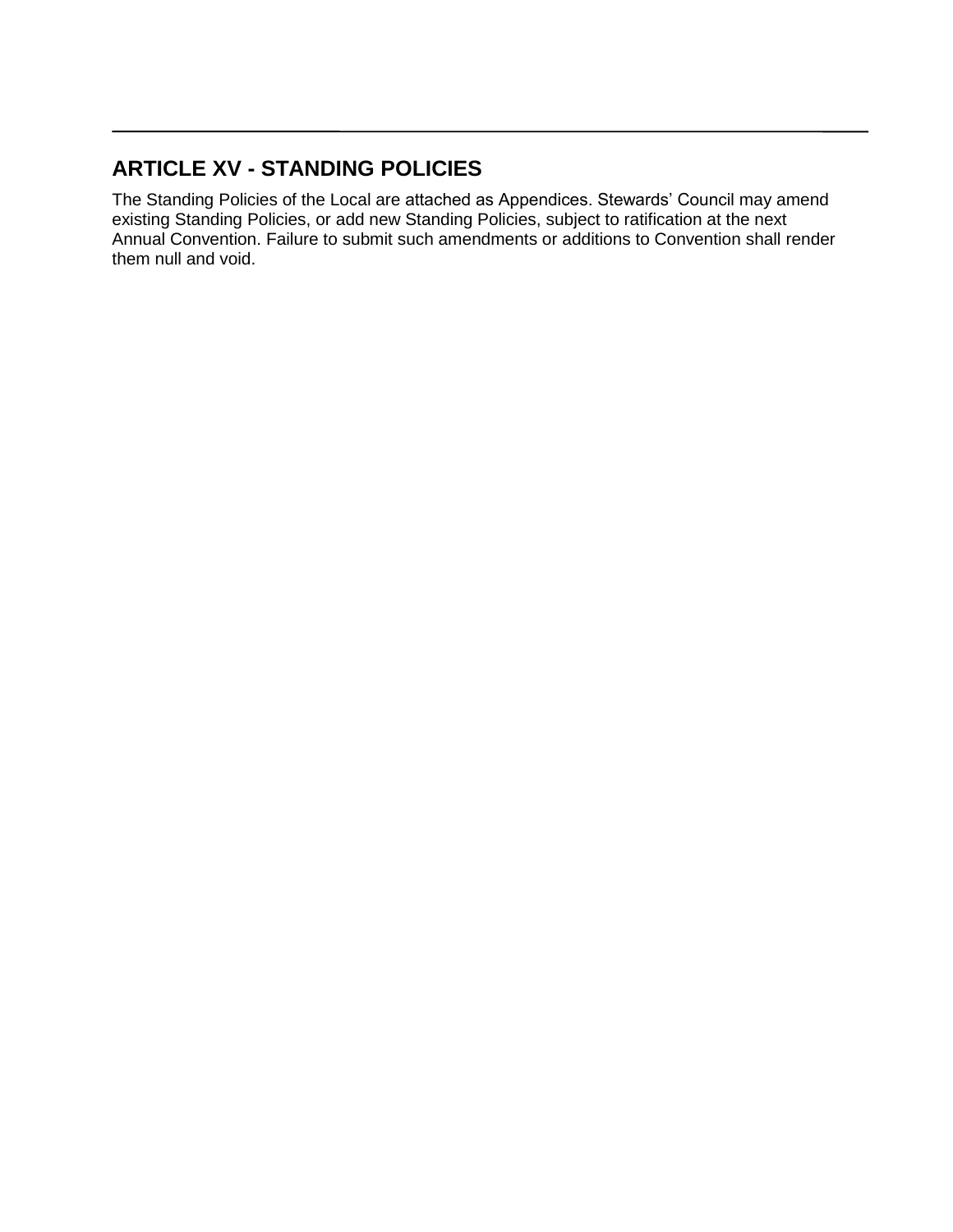# **ARTICLE XVI - AMENDMENT OF THESE BYLAWS**

- a. These bylaws may not be amended except by a two-thirds (2/3) majority vote of a Convention, following written notice. To be considered at Convention, proposed by-law amendment must be submitted to the Executive Committee at least 60 days prior to the date of Convention. The Executive Committee shall send all proposed by-law amendments to Convention delegates at least 30 days prior to the date of Convention.
- b. No such amendment shall take effect until such time as written approval is received from the National President of the Union.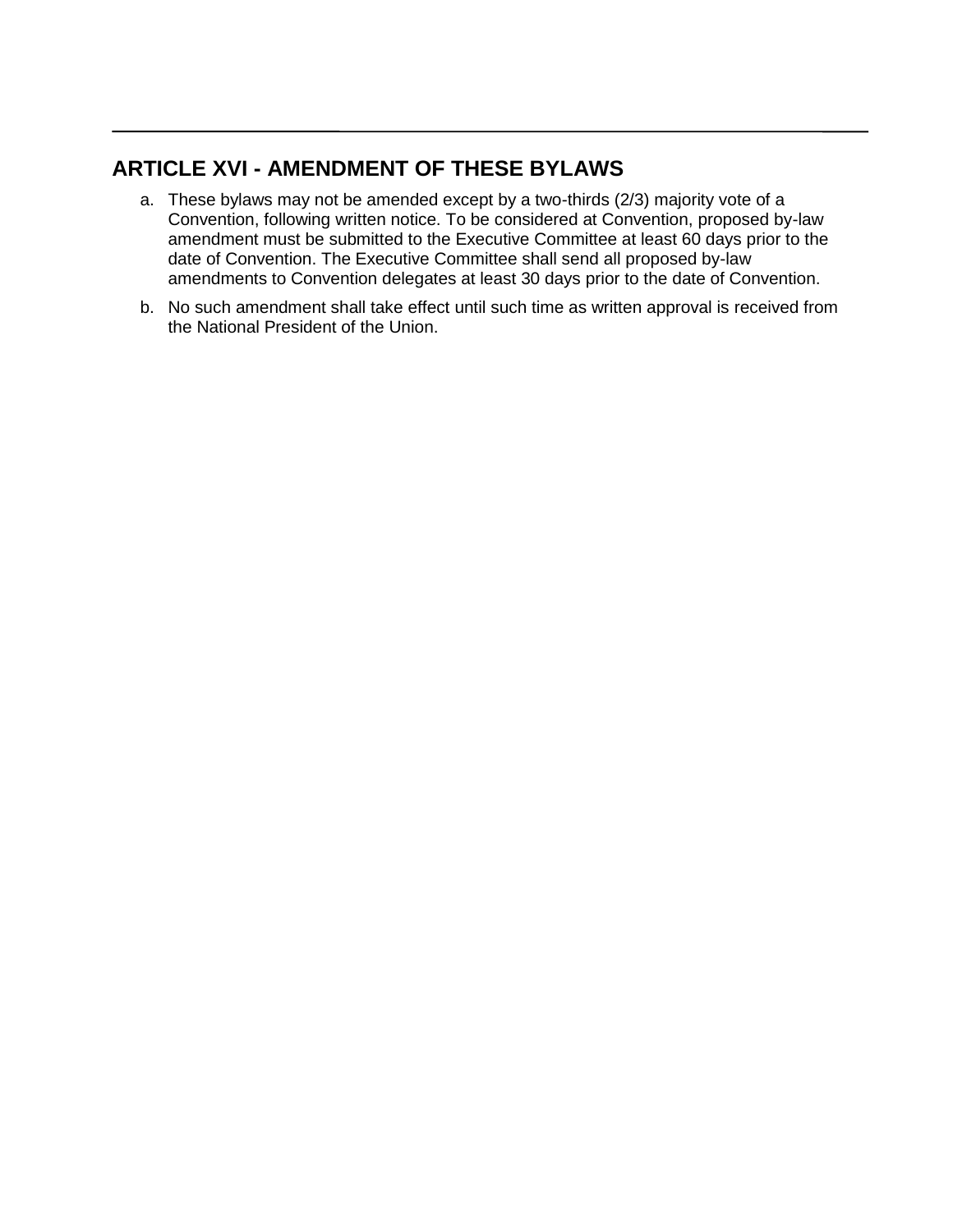# **APPENDIX A**

## **Standing Policies CUPE/SCFP Local 1281**

### **Standing Policy on: Organizing**

- 1. No new organizing drive shall begin until approved by a 2/3 majority of the Executive Committee.
- **2.** No application for certification may be delivered to the relevant Labour Board until such time as the organizing drive is approved by the majority of Stewards' Council or the majority of the organizing committee of Stewards' Council.
- 3. The Organizing Committee's primary responsibility is to decide either in concurrence with or against any organizing drives recommended to it by the Executive to be conducted by the Local. The Organizing Committee will be guided by in its decisions by the following criteria:
	- a. The ability of the Local to service new members and ensure the duty of fair representation can be met, including:
		- i. The capacity of the staff of the local;
		- ii. The local of the workplace and accessibility for servicing;
		- iii. The timing of the organizing drive with regards to the capacity of the local
	- b. The number of workers in the workplace: no organizing drive will be approved that will result in a bargaining unit of only one member. Preference will be given to organizing workplaces with three (3) or more employees.
	- c. The financial viability of the workplace and the likelihood that the employer will exist in the long term.
	- d. The decision-making and managerial structure of the employer, and where it presents considerable barriers to an organizing drive.

In addition to its primary responsibility, upon request from the Chair, the Organizing Committee may assist with developing a smart growth strategy for the local, researching potential organizing drives and advising on planning organizing drives.

- 4. In conducting the organizing campaigns of the Local, the President and Vice-President shall ensure that the Local is capable of servicing and assisting the new sub-unit until such time as a first collective agreement is achieved.
- 5. Approval of an organizing drive entails also a profound commitment to protect the individuals involved from retaliation. Where any member is disciplined for participating in an organizing drive, the Local will use all means at its disposal to ensure that the discipline is overturned. In such a case, the decision to file a complaint under the Act is not so much a choice as a responsibility.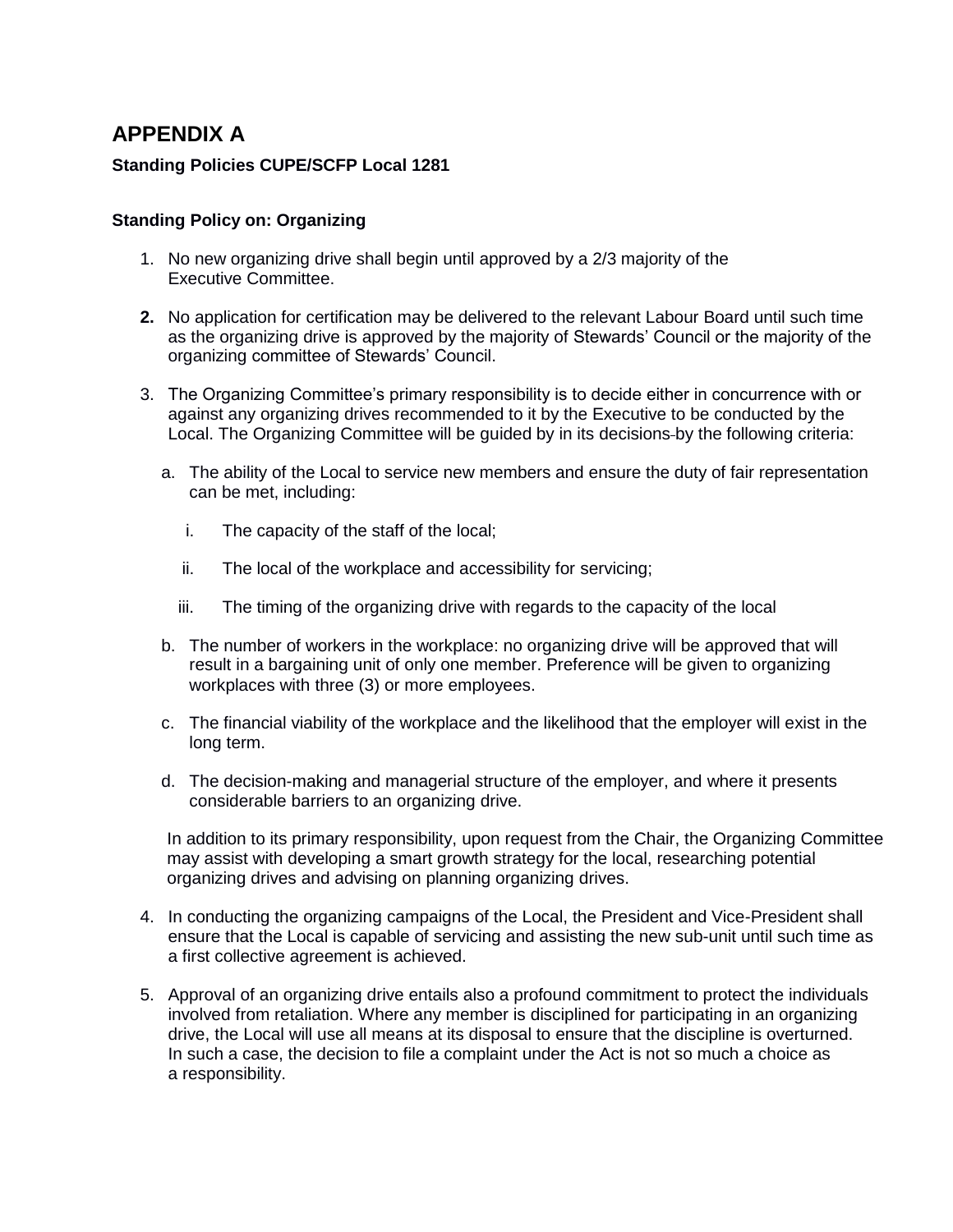- 6. In negotiating first Collective Agreements, the Executive Committee shall appoint at least one Executive Officer to the negotiating committee of the new sub-unit. The Executive Committee will take a leadership role in bargaining the first collective agreement; however, this leadership shall retain as a paramount principle that the wishes of the membership of the sub-unit shall prevail, unless to adhere to them would violate Local Bylaws or Policy, or allow an untenable situation to arise. Sub-unit autonomy as per Article 9 is not in place until a first collective agreement is obtained, and members begin to pay dues.
- 7. Upon retaining bargaining rights for a new sub-unit, the Executive Committee will ensure that the new members of the Local are fully informed of all rights and responsibilities of Local membership.

## **Standing Policy on: Bargaining**

- 1. Collective Agreements negotiated by sub-units of the Local are the property of the Local, not the sub-unit. No sub-unit will sign a collective agreement which limits the normal powers of, or fails to recognize the right of, officials of the Union and the Local to file and investigate grievances, represent members, etc.
- 2. In bargaining renewals of Collective Agreements, sub-units shall enjoy full cooperation and assistance, subject to the resources available to the Local, of Stewards' Council.
- 3. Where notice or reply to the Union is required in the fulfillment of the requirements of any clause of this Collective Agreement, such notice shall be in writing to the sub-unit steward, with a copy to the President of the CUPE/SCFP Local 1281 at # 25 Wood St. Unit 102 Toronto, ON, M4Y 2P9.
- 4. A member of the Local's Executive Committee or an authorized, delegated agent of the Executive will sit on each sub-unit bargaining committee of the Local. Prior to bargaining beginning, the sub-unit steward shall endeavour to forward the sub-unit's proposals to the President before they are given to the Employer. Proposals will be discussed by the Executive Committee for feedback. It is recognized that the primary purpose of discussion of a sub-unit's proposals at the Executive Committee is to assist the sub-unit in the formulation of proposals, to ensure bargaining standards and to ensure that the sub-unit's proposals do not violate a policy or by-law of the Union.
- 5. The member authorized or delegated by the Executive Committee to sit on a sub-unit's bargaining committee will be paid a \$250 honorarium at the completion of negotiations (plus loss of salary, if any), provided they fulfil their duties. They shall be a signatory to the resultant collective agreement.
- 6. Each Collective Agreement negotiated by a sub-unit of the Local shall define "the Union" as "the Canadian Union of Public Employees and its Local 1281".
- 7. Each Collective Agreement negotiated by a sub-unit of the Local shall contain a closedshop dues clause, unless, in exceptional circumstances, the sub-unit obtains approval for an agency shop from Stewards' Council.
- 8. Each collective agreement negotiated by a sub-unit of the Local shall contain the following clause, or a clause with the same meaning: Notice to the Union Where notice or reply to the Union is required in the fulfillment of the requirements of any clause of this Collective Agreement, such notice shall be in writing to the sub-unit steward, with a copy to the President of the CUPE/SCFP Local 1281 at # 25 Wood St. Unit 102 Toronto, ON, M4Y 2P9.

Any notice which does not meet this requirement shall be deemed to be null and void, unless, in exceptional circumstances, the sub-unit obtains approval from Stewards' Council.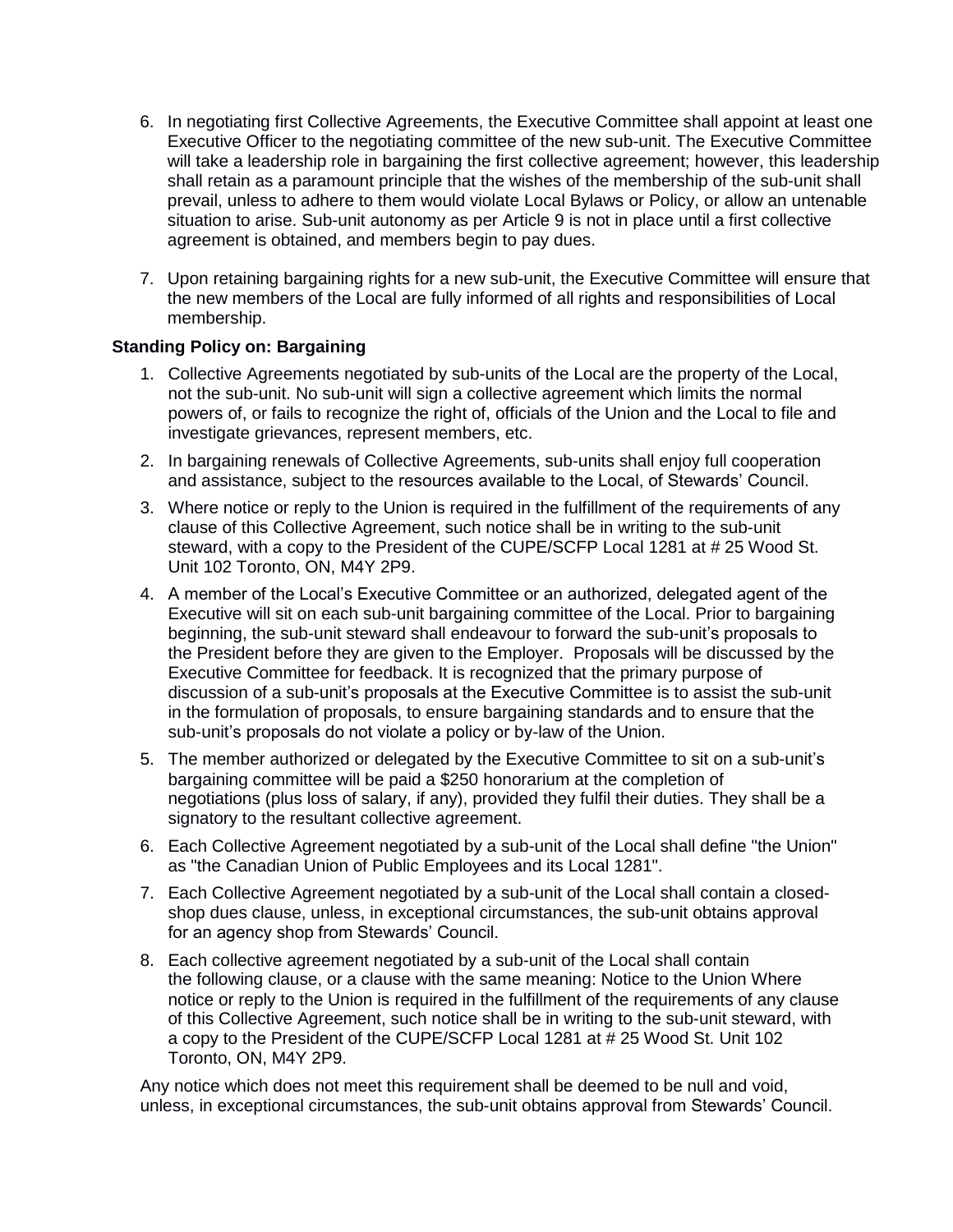The "null and void" clause may be deleted if necessary to obtain agreement.

### **Standing Policy on: Grievances**

- 1. Where an individual files a grievance, the grievance must be authorized by the Staff Representative or another official of the Local. The Local shall have carriage of the grievance. When filing a grievance, the Staff Representative shall send a copy to the President and Chief Stewards.
- 2. The Staff Representative shall normally represent members who file individual grievances.
- 3. Where the Staff is in conflict of interest, or unable fairly to represent a member, They shall discuss the matter with the President and Chief Stewards as soon as possible in order to ensure proper representation.
- **4.** No decision as to the resolution and/or continued carriage of any grievance shall be made without consulting the griever and the sub-unit. For clarity, it is understood that the Staff Representative as the representative of the Executive Committee has the authority to make the final decision on the resolution of grievances in consultation with the President.
- 5. In the case of a Union or policy grievance the relevant sub-unit steward shall have the option to be present at any meeting held with the Employer to discuss the grievance.
- 6. In the case of an individual grievance, the griever has the option to be present at any meeting held with the Employer to discuss the grievance.
- 7. When-or where possible, before-filing a union or policy grievance, the Staff Representative will consult with the President and notify the Chief Stewards.
- 8. The decision to refer a grievance to arbitration is a decision of the Staff Representative as the representative of the Executive Committee. This decision will be made in consultation with the President.
- 9. When filing a grievance, the Staff Representative shall send a copy of the grievance to the President and Chief Stewards. When the grievance reaches closure (i.e. is settled, is withdrawn, or has been decided by the arbitrator), the grievance file (or a copy of the complete file) shall be kept on file in the Local office in accordance with statutory limitations.

### **Standing Policy on: Donations**

- 1. The Executive Committee shall be authorized to make donations to organizations and individuals, subject to the Objectives of the Union and Local, and the Local's Budget as approved by Convention.
- 2. All donations approved by the Executive Committee shall be reported to the membership on the Local's website or email list and to the next Stewards' Council.
- 3. The Executive Committee shall not make donations to employers of CUPE 1281 bargaining units but may provide financial assistance to particular campaigns and initiatives of those organisations. Further Standing Policies Strike Fund Strike Policy Expenses Education Gender Parity/Affirmative Action Harassment.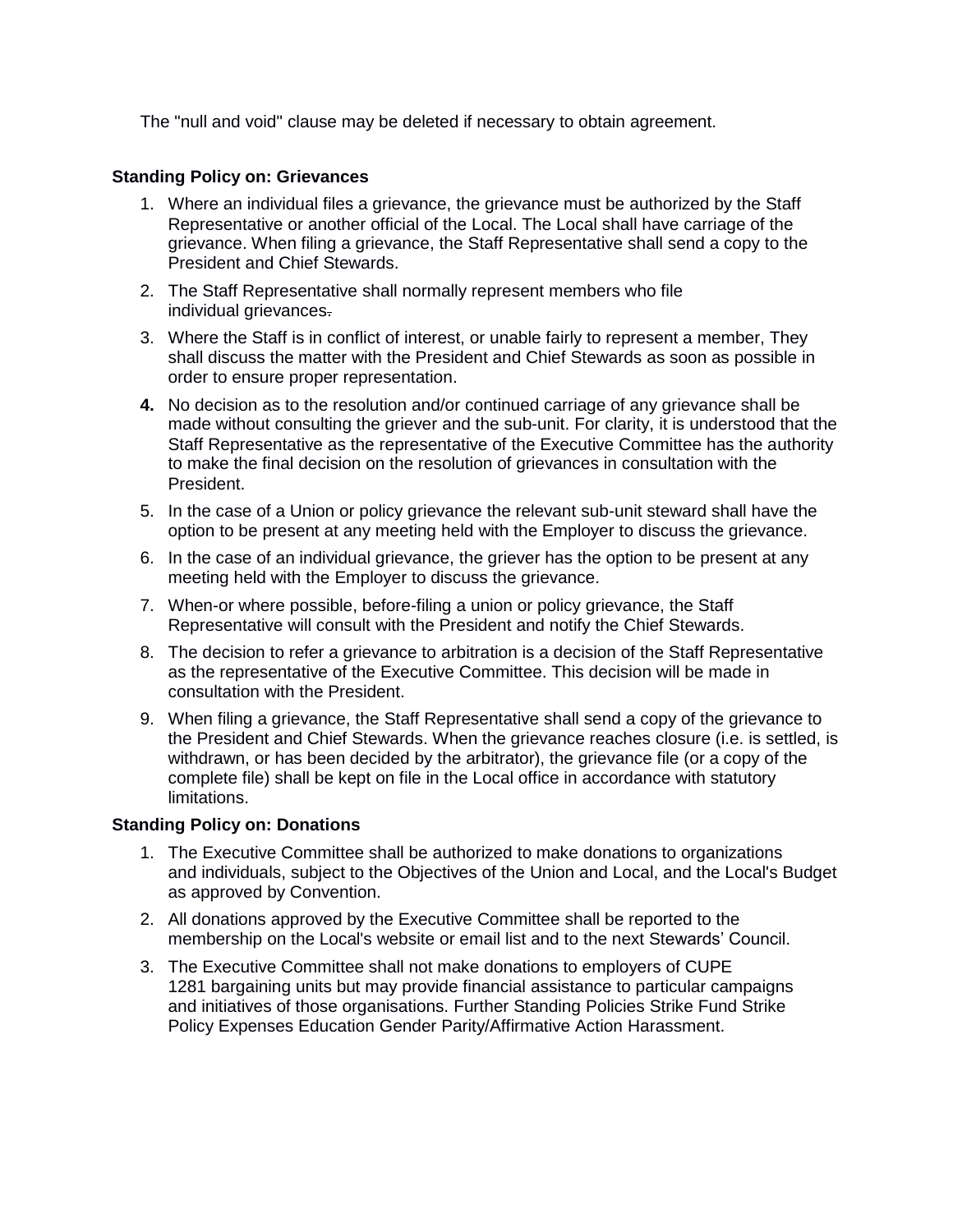## **Standing Policy on: Disbursing Funds for Member Education**

**Purpose:** To provide guidance on disbursing funds for member education.

**Principles:** The Union shall attempt to ensure that educational resources are disbursed among the widest layer of CUPE 1281 stewards and members.

### **Responsibilities of the Executive Committee**

The CUPE 1281 Executive Committee is responsible for promoting and advertising Union courses, conferences and educationals to sub-unit Stewards. The CUPE 1281 Executive Committee is responsible for disbursing Union educational funds in the following priority:

- 1. Preference shall be given to CUPE sponsored courses, conferences and educationals;
- 2. Local CUPE council and labour council courses, conferences and educationals; and
- 3. OFL and CLC sponsored courses, conferences and educationals.
- 4. Other educationals upon approval by the Executive Committee.

### **Responsibilities of Stewards' Council**

Individual members of the Stewards' Council are responsible for ensuring that information about Union courses, conferences and educationals are distributed to their sub-unit membership.

**Policy - Procedures:** For the purposes of disbursing educational**,** course, and conference funds, preference shall be allocated in the following order of priority:

- 1) Stewards who have not attended an educational or course in the previous 12 months. If more than one steward applies then funding will be allocated to an applicant from an equity seeking group,
- 2) Any member that is a member of an equity seeking group, and has not attended an educational or course in the previous 12 months,
- 3) Any steward,
- 4) Any member who is a member from an equity seeking group,
- 5) Any member in good standing.

### **Responsibilities of Members**

Individual CUPE 1281 members interested in participating in a course, conference or educational event must send an application to be received by the CUPE 1281 Executive Board at least three weeks before the event.

The application must include a budget and be approved by the Executive Committee. After Executive Committee approval, the member may enroll in the course, conference or educational. Names of members who attend courses, conferences or educationals will be placed on a list and shall make themselves available to assist sub-units and the Executive Committee as needed.

Members who have attended courses, conferences and educationals must submit a brief report (250- 500 words) outlining the materials covered or actions taken at the course, conference or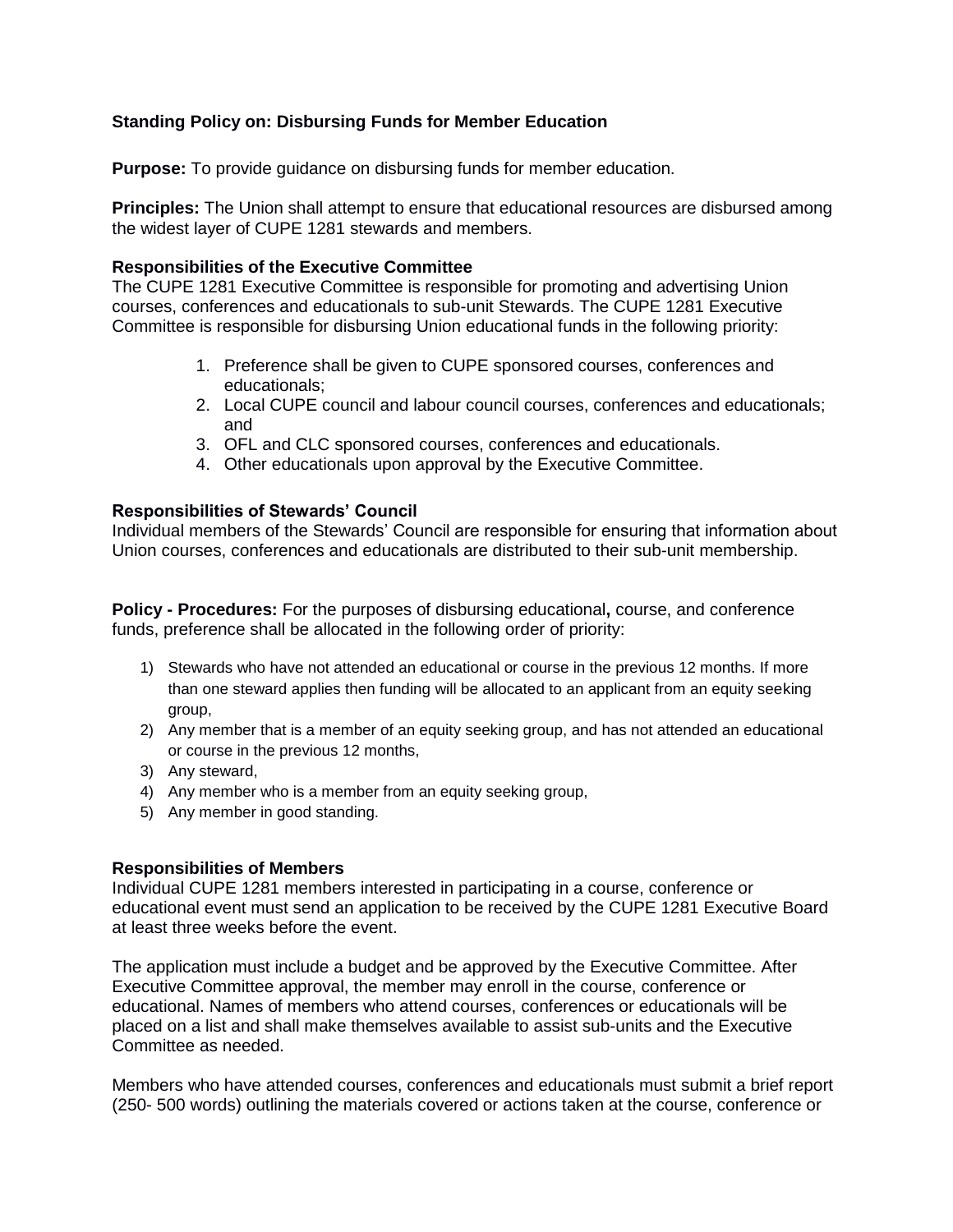educational workshop. The report should also outline areas where the member would be able to share skills or materials with others in the local. Failure to submit a report will mean that the member will be placed at the bottom of the priority list for future courses, conferences and educationals. Such reports will be collected and held by the Vice President.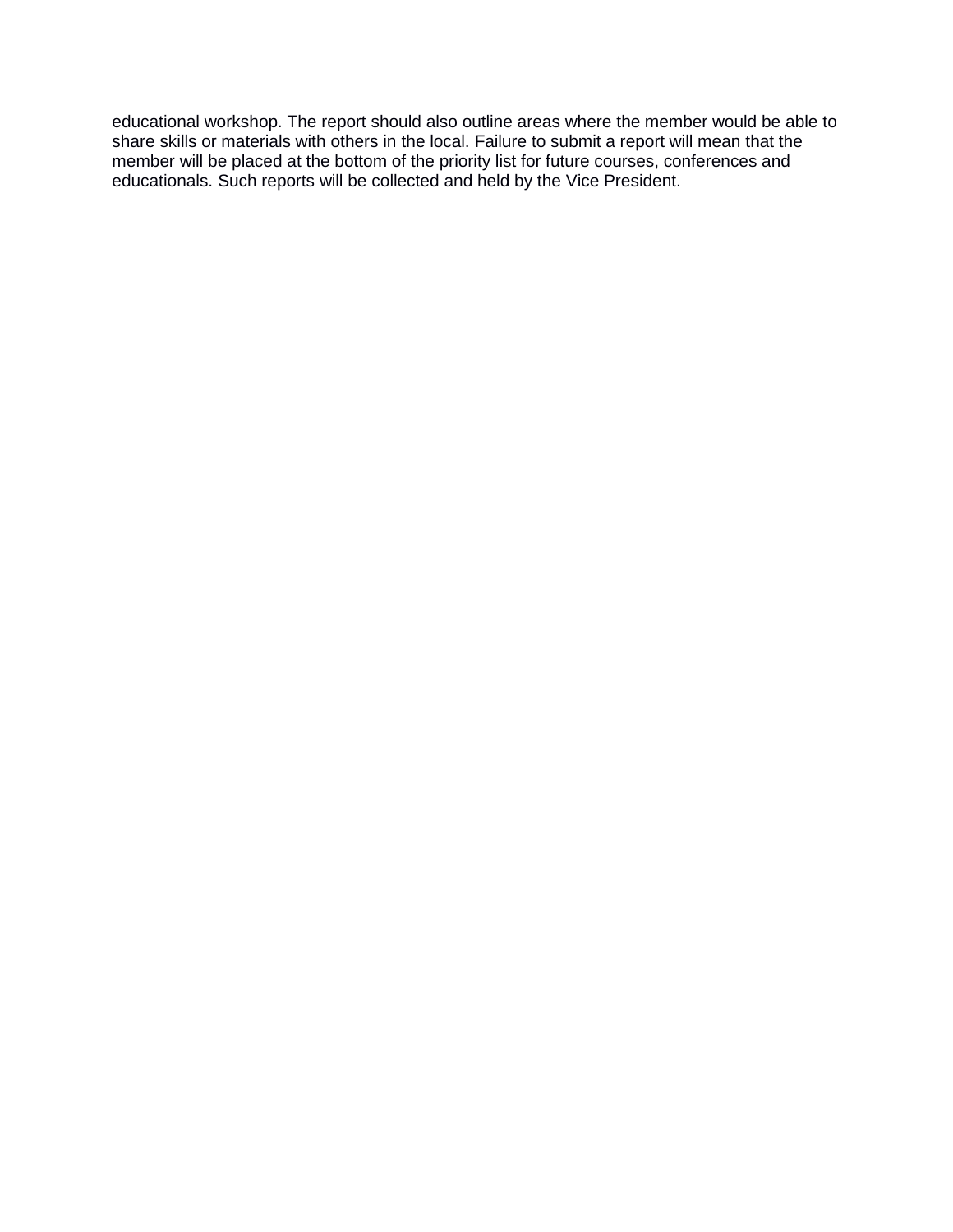## **Standing Policy on: Conference and Committee Delegate Vacancies**

**Purpose:** To provide guidance on filling vacancies for conventions, conferences, labour/district councils, and 1281 committees.

**Principles:** The Union shall attempt to ensure that opportunities to participate in conventions, conferences, labour/district councils, and 1281 committees, are available among the widest layer of CUPE 1281 stewards and members.

### **Policy:**

**Policy- Procedures:** For the purposes of filling vacancies that arise between annual conventions, the process shall occur in the following manner:

1. The Executive of the Union will send a call-out to the general membership asking for volunteers to fill the vacancy. Volunteers will be asked to submit their reason(s) for wanting to fill the vacancy, and whether they have participated as a delegate, representative, or committee member before. The statement should demonstrate the member's interest in the labour movement. The timeline for receiving these responses shall be ten (10) calendar days.

2. In choosing members to fill vacancies, the Executive shall consider the member's stated reasons for seeking to fill the vacancy and shall give preference to members of equity-seeking groups.

3. In the event that there is no response to the call-out, or that a vacancy needs to be filled in a timely manner where the regular timeline cannot be followed, the Executive has the discretion to appoint a member who has expressed an interest to fill the vacancy.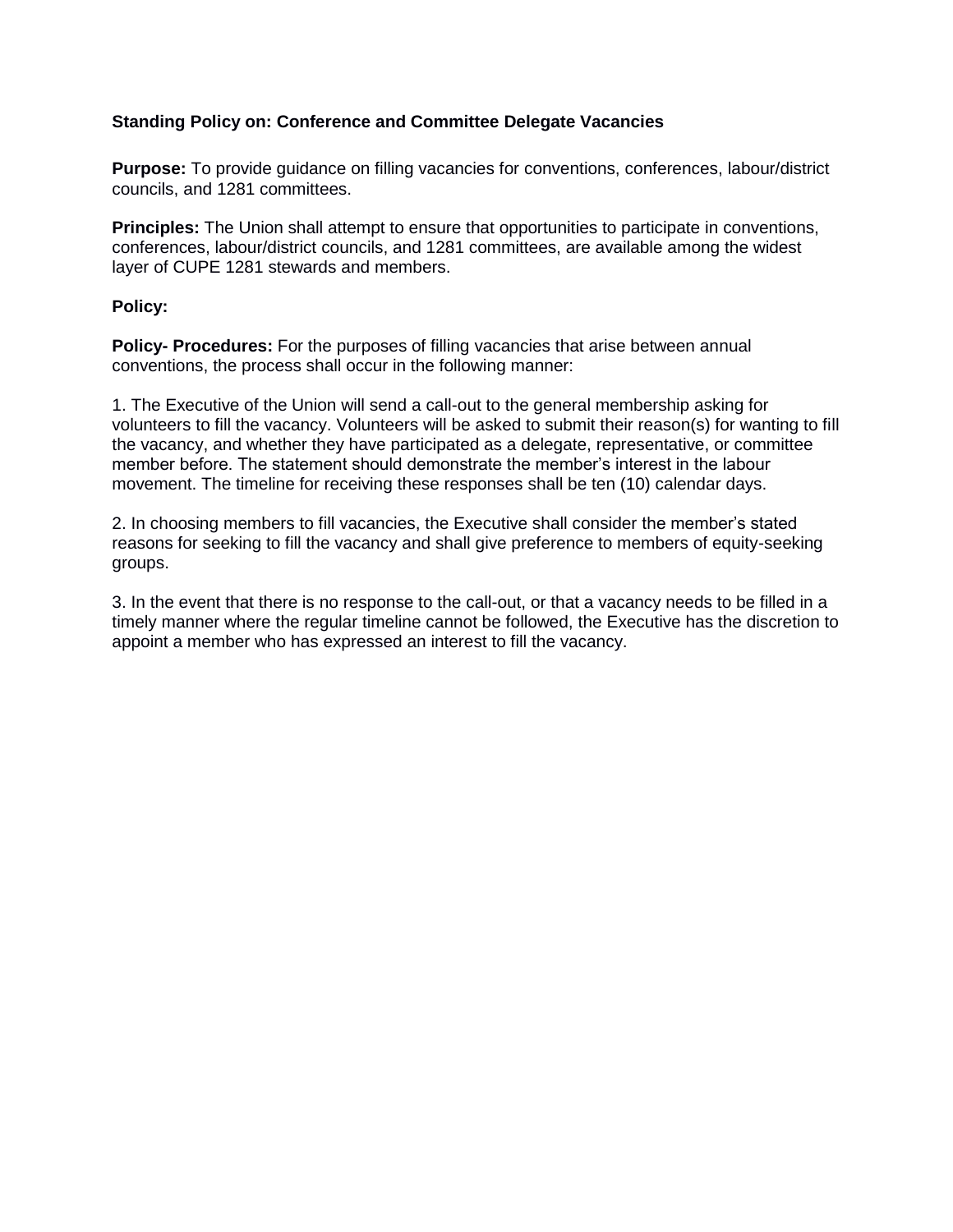# **Standing Policy on: Reimbursements for union participation**

## **Purpose**:

To ensure that participation in member education, conventions, conferences, labour/district councils, and 1281 committees is not limited by a member's ability or inability to pay incidental expenses.

**Principles**: To ensure that the only cost borne by members is allocation of time.

## **Policy:**

1. CUPE 1281 members duly appointed to participate in a Union educational shall be reimbursed for the following expenses:

- a. The full cost of the course or educational;
- b. The lowest-cost reasonable accommodation for courses or educationals that take place outside of the member's normal place of residence;
- c. The lowest-cost reasonable means of travel;
- d. \$50.00 per diem;
- e. Child care and other accessibility-related expenses;
- f. Wages lost from their employment with a CUPE 1281 employer, including travel time if not otherwise accommodated. An invoice from the employer is requested.

2. CUPE 1281 members duly appointed to participate in conventions or conferences shall be reimbursed for the following expenses:

a. The full cost of the convention or conference;

b. The lowest-cost reasonable accommodation for conventions or conferences that take place outside of the member's normal place of residence;

c. The lowest-cost reasonable means of travel;

- d. \$50.00 per diem;
- e. Child care and other accessibility-related expenses;

f. Wages lost from their employment with a CUPE 1281 employer, including travel time if not otherwise accommodated. An invoice from the employer is requested.

3. CUPE 1281 members duly appointed to participate in labour/district councils and 1281 committees shall be reimbursed for child care and other accessibility-related expenses, subject to approval by the Executive Committee.

4. For all Executive Committee meetings, Executive Committee members shall be reimbursed for the following:

- a. \$15 meal allowance;
- b. \$5 travel expense for those Executive Committee members whose normal residence is the city in which the Executive Committee meeting is taking place;
- c. Lowest cost reasonable travel for those Executive Committee members who travel from out of town for Executive Committee meetings; and
- d. Child care expenses and other accessibility related expenses

5. Where there is a dispute over the lowest-cost for expenses to be reimbursed, the Executive Committee may, by majority vote, reimburse an amount equal to the value of a verifiable lower-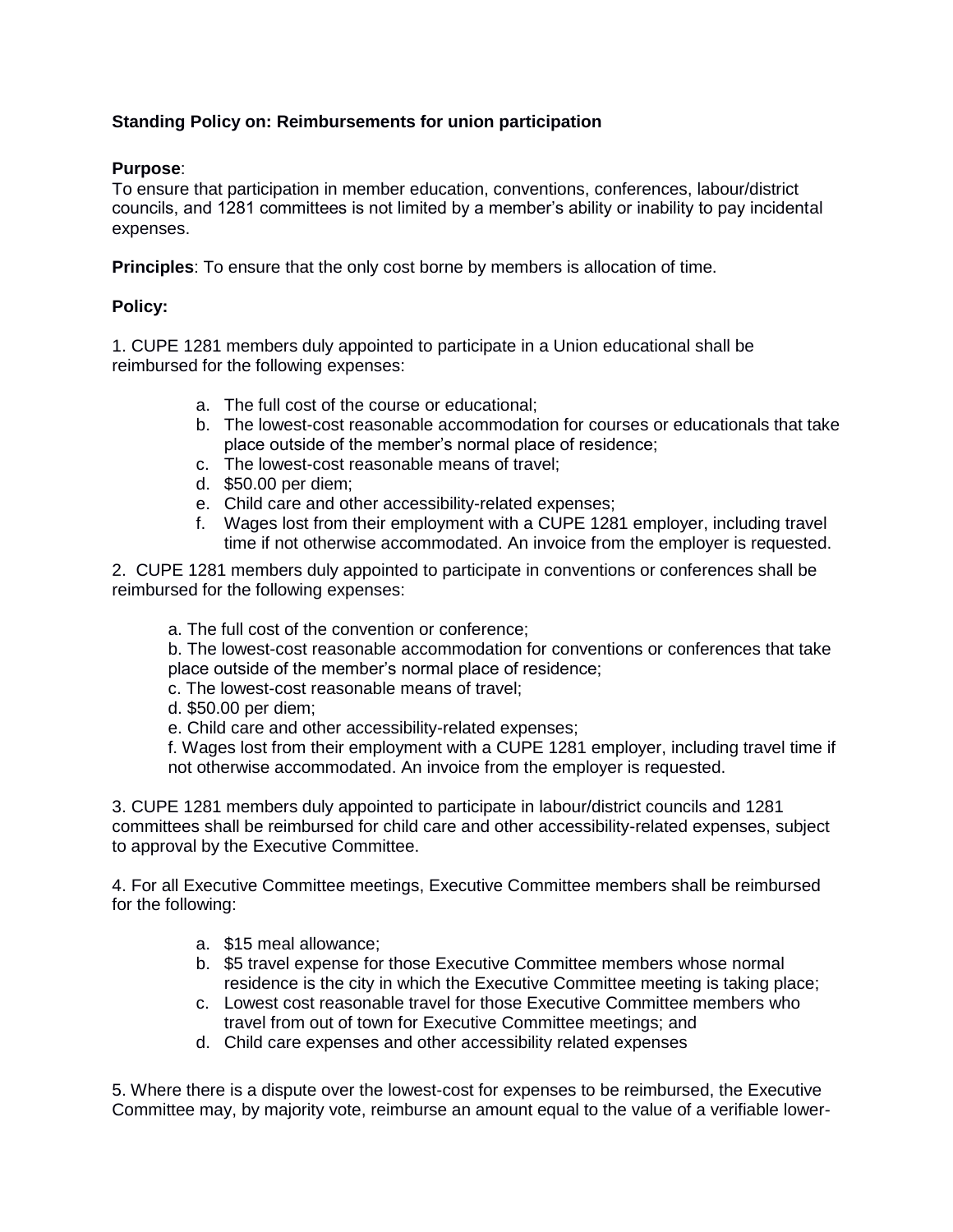## cost alternative. **Standing Policy on:** Solidarity Requests

## **Purpose**:

To guide members of CUPE 1281executive to make informed, responsive, and fiscally responsible decisions regarding the limits of any request for financial donations.

## **Principles**:

To ensure that all solidarity financial disbursements are made in an accessible, transparent and fiscally responsible manner and to ensure that as wide an array of solidarity request as possible can be accommodated.

### **Policy – Responsibilities of Executive Committee**

The CUPE 1281 Executive Committee must inform all applicants for solidarity request of its financial limitations.

### **Policy – General Procedures**

Each solidarity request must be made in writing to the CUPE 1281 Executive Committee, Stewards' Council or Convention.

### **Policy – Executive Committee Procedures**

Between Stewards' Council and Conventions, each solidarity request must be made in writing to the CUPE 1281 Executive Committee and be considered at an executive meeting. Each request will have a maximum contribution of \$300.

Solidarity requests above \$300.00, but not more than \$500.00 must be unanimously approved by CUPE 1281 executive, and will be noted as exceptional cases for contribution. Such exceptional contributions may not be made more than once every quarter.

## **Policy – Stewards' Council Procedures**

Requests for financial contributions over \$500.00 must be referred to Stewards' Council and granted only upon condition of a two-third's vote in favour of the contribution. Failure to achieve 2/3 support for such a contribution does not preclude consideration of the solidarity request at an amount lower than \$500, in which case the request shall be considered in the manner described above.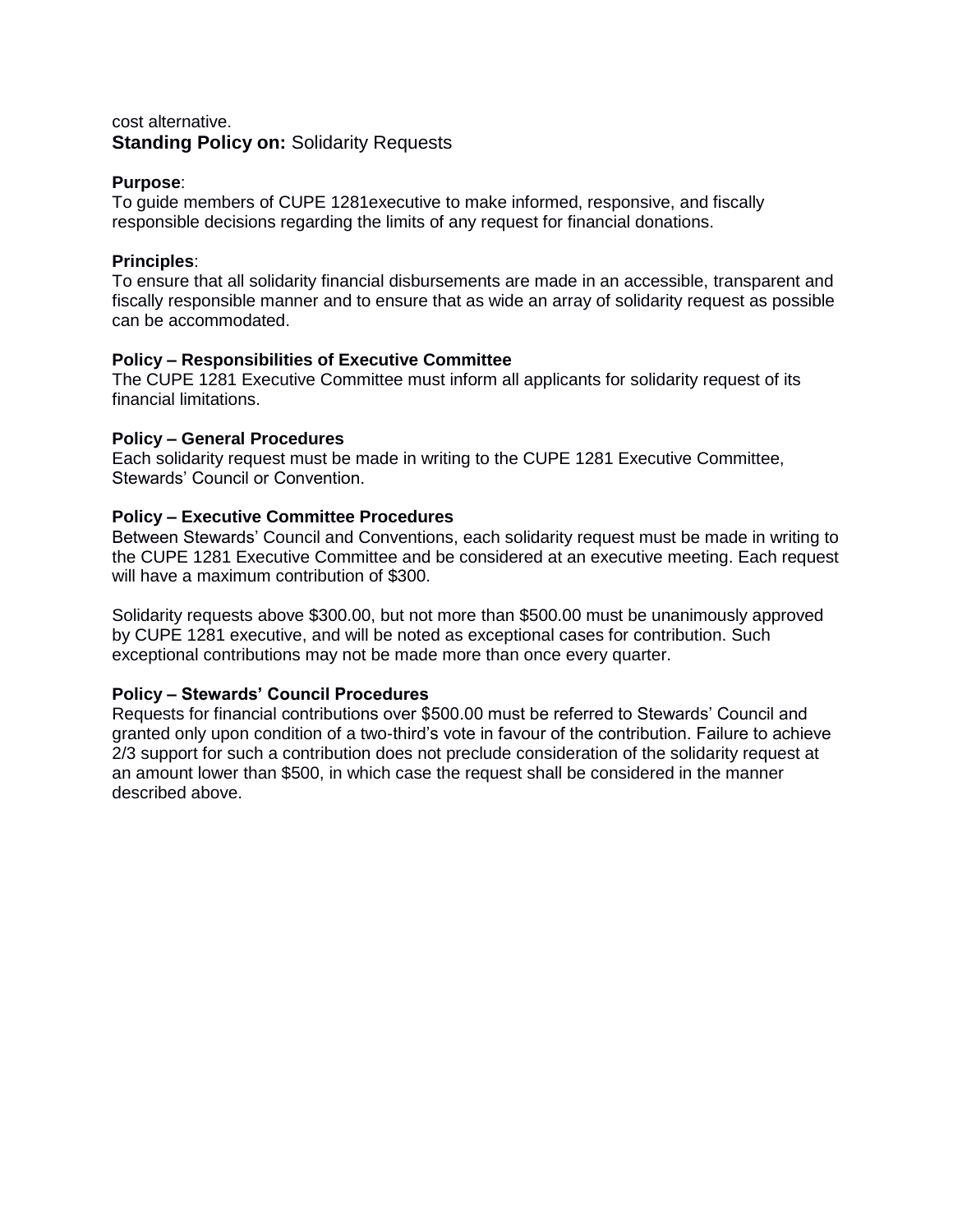## **Standing Policy on: Conflict of Interest in Membership**

### **Preamble**

CUPE 1281 recognises that many of our sub-units are activist in nature and that many 1281 members are committed to social justice activism outside of their own workplaces. Some 1281 members may choose to be active within organisations whose employees are unionised with CUPE 1281. CUPE 1281 wants to encourage its members to be active within their communities, but has created the following policy in order to establish a clear protocol with regard to the possibility of a CUPE 1281 member being placed in the role of an employer in one of the CUPE 1281 workplaces. If you are involved with a 1281 Employer organisation in a capacity that would place you in an employer position then you cannot act as an agent for the Union in an official capacity (Officer, Trustee or Steward). As a regular 1281 member you can sit on boards of directors of sub-unit employers as long as you are not acting as the Employer's representative as set out in the Collective Agreement nor acting in any capacity as an agent of the Employer with regard to employment issues.

- 1. A conflict of interest between the Employer and the Union is deemed to exist where a current member of the local is or becomes a member of an Employer group for any of CUPE 1281's sub-units, while holding a position on the Executive Committee or Stewards' Council of CUPE 1281.
- 2. It is the responsibility of the member to identify a potential conflict of interest to the President of the local in writing within no more than fifteen (15) business days.
- 3. If the President of the local or any other member believes another member of the local has been elected to, hired or selected to be a member of any Employer group of a 1281 sub-unit and thereby has a conflict of interest in being both the Union and the Employer, the President of the local or any other member must identify the conflict of interest to the Stewards' Council.
- 4. When a conflict of interest has been disclosed or found, the President of the local must notify all members of the Stewards' Council prior to the next council meeting.
- 5. Following a disclosure or finding of conflict of interest, the member in question must resign from any position they hold on the Executive, Stewards' Council, or any committee of the local, should the member fail to do so on their own accord than the member in a conflict of interest shall be removed from their position. If the member was shop steward for the subunit a member of the Executive will be appointed to act as shop steward when the member is removed from the position.
- 6. The member shall also be removed from all e-mail list including but not limited to, the stewards list, the executive list and the members list. This shall occur until such time that the member is no longer operating in any capacity as a member of an Employer group to a subunit of 1281.